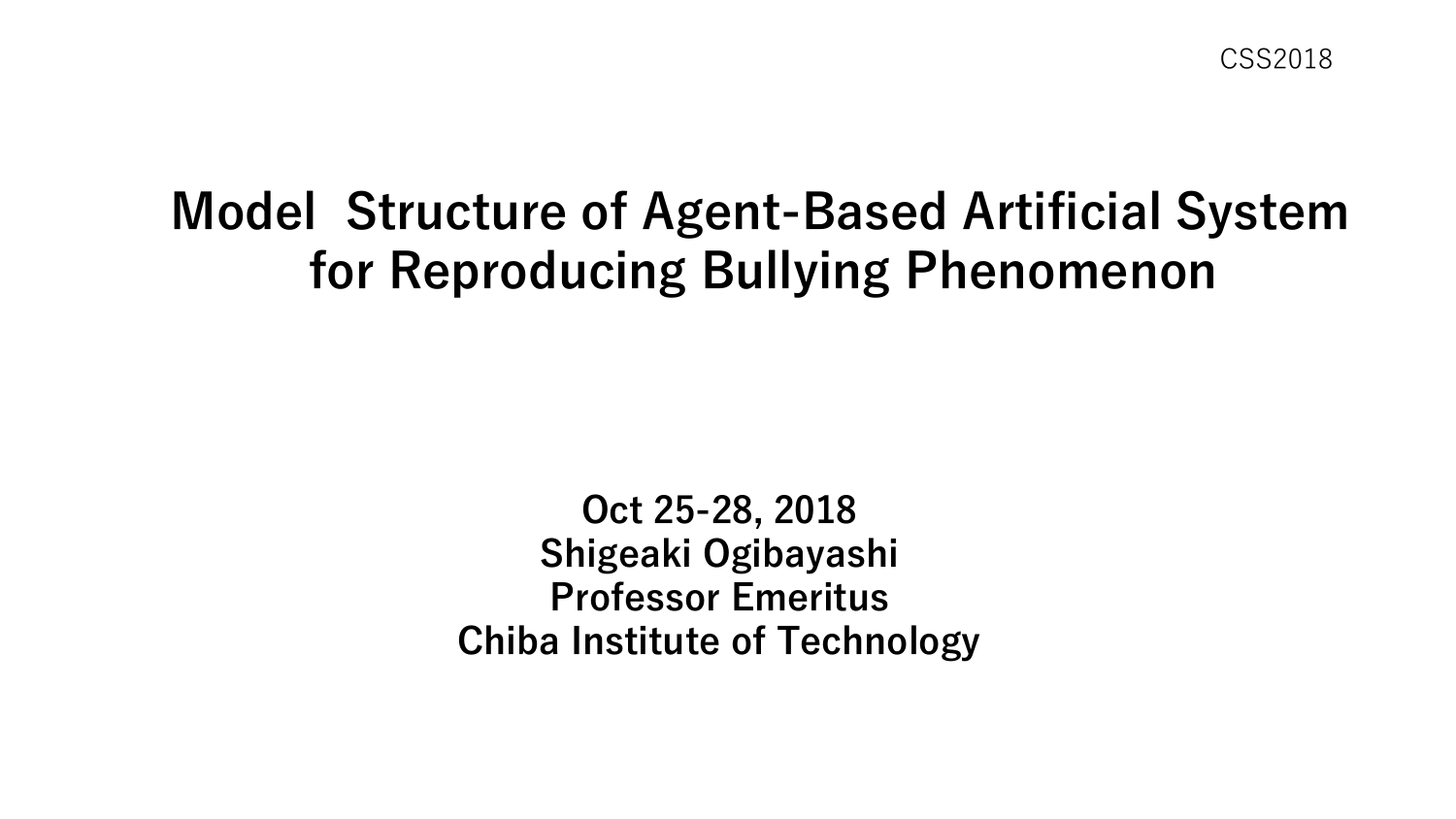# **Introduction**

Bullying refers to negative actions perpetrated by and toward one or more individuals that are conducted repeatedly over a period. The negative actions may include harassing, mobbing, offending, and socially excluding.

Although bullying is a crucial phenomenon not only in school, but also in the firm, it is continuing to occur and no effective countermeasures have been established.

One reason for that seems to be that the underlying mechanism of bullying is not well understood, probably because, the research approaches of the previous studies are limited to the interviews or questionnaire mostly with the victim.

On the other hand, we should note that agent-based modeling (ABM) is an effective approach for studying the mechanism of the emergence of social phenomena.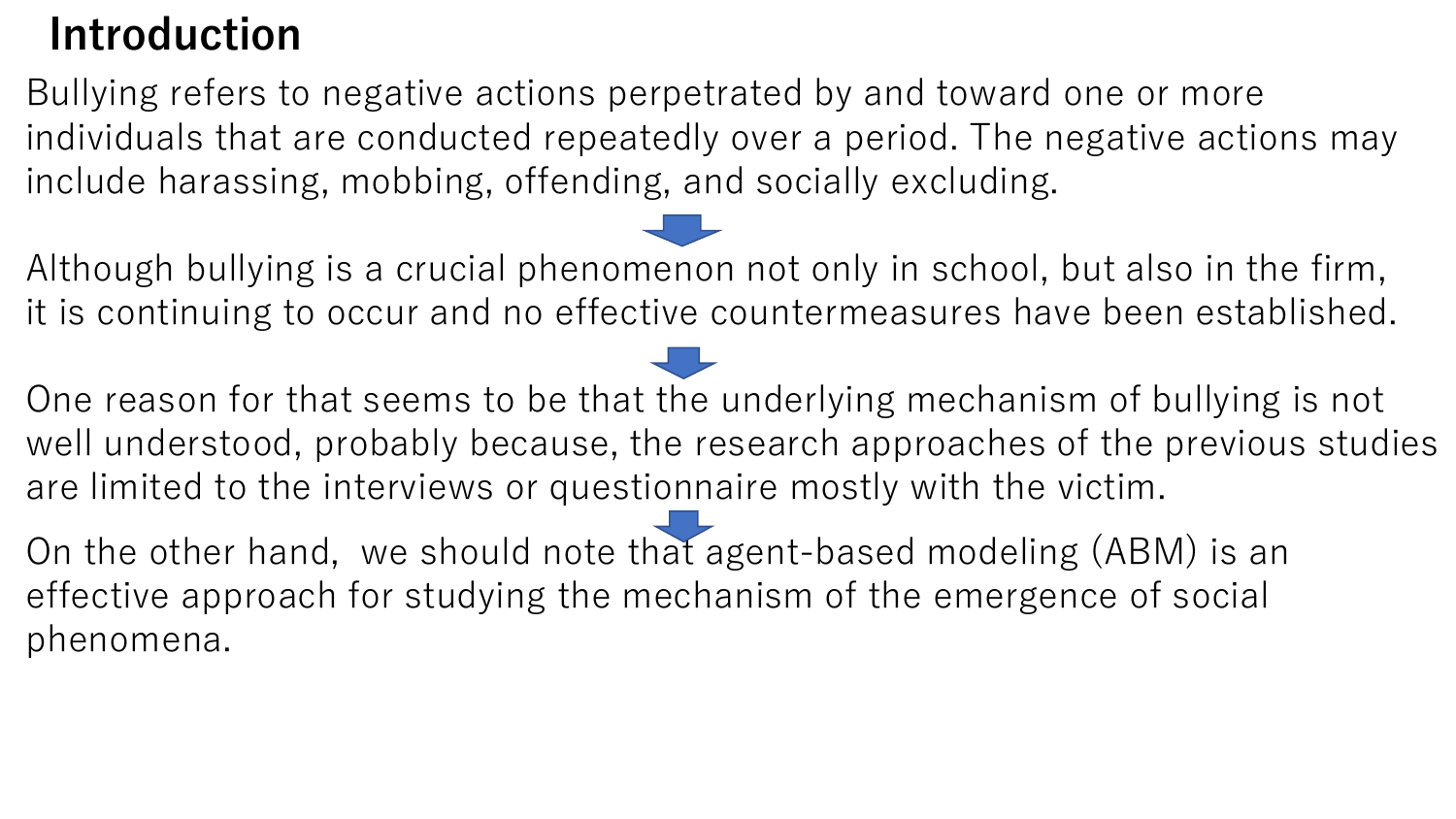The most essential feature of ABM is that it is a bottom-up modeling method. Due to this feature, I believe the mechanism of social phenomenon can be elucidated using ABM based on the following concept.

# < **The basic concept of ABM to elucidate the mechanism of social phenomenon>**

- 1. Any macro phenomenon in the real world is caused as a result of agents' actions and their interaction.
- 2. In principle, using ABM, we can construct an artificial system on a computer in which macro phenomenon emerges in the same mechanism as in the real system.
- 3. However, in order for this emergence of macro phenomenon to be realized in the model, the system structure of the model must be the same as that in the real system, which I defined as **a set of the categories of agents, their behavioral rules and relevant attributes variables.**
- 4 . The system structure of the model that is required to reproduce the phenomenon can be elucidated by a series of computer experiment in which one factor is changed at a time with other factors being kept unchanged.
- 5. Then, considering the reason why such system structure is indispensable, we can get a better understanding about the causal mechanism of the macrophenomenon.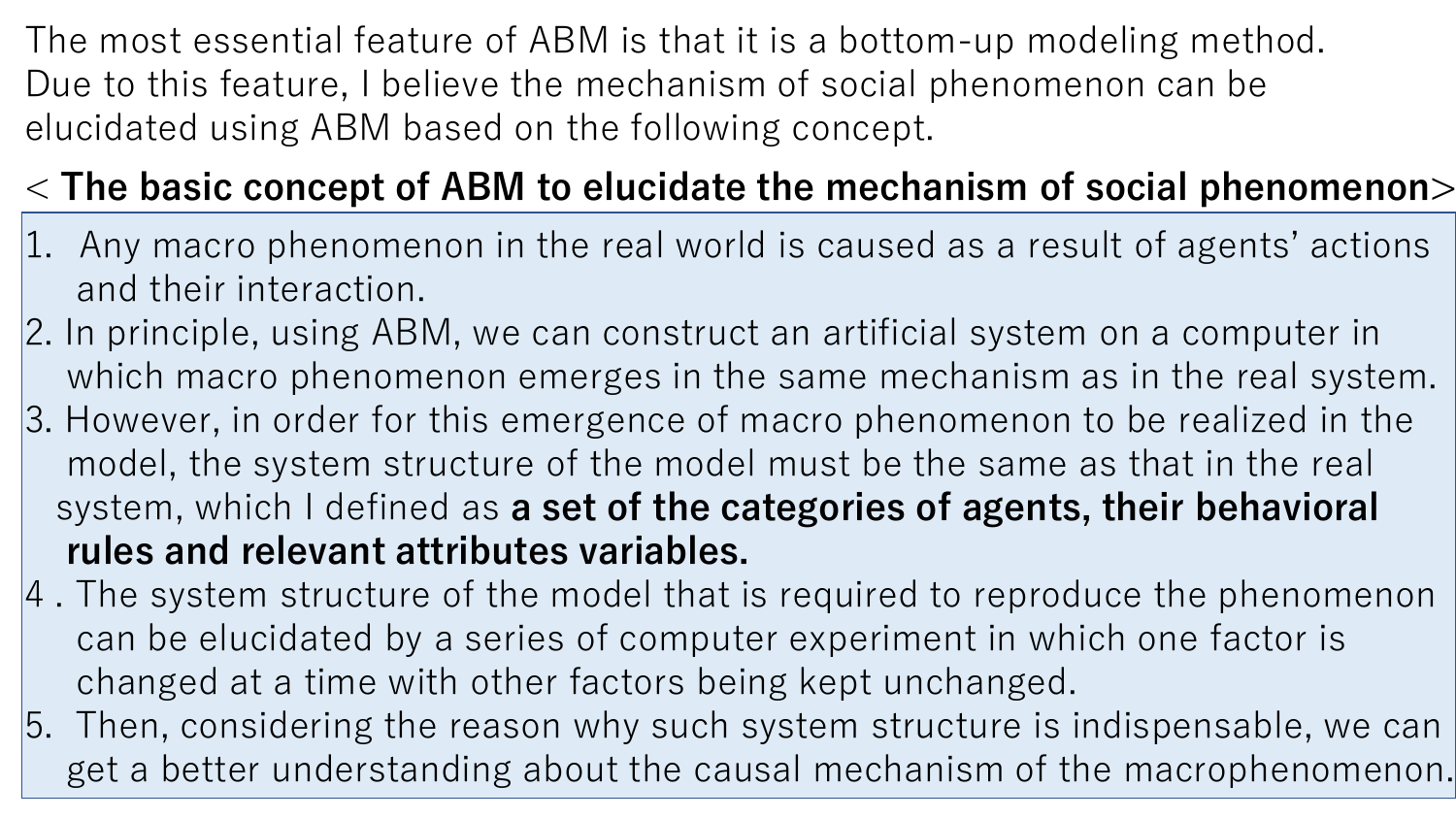The macrophenomenon associated with bullying is characterized by two features.

- 1. The emergence of bullies as the perpetrator, the bullied as the victim, and a third party which consists of bystanders, reinforcers for the bullies and defender of the victim.
- 2. The persistent and repeated attacks by the perpetrator focusing on the victim and both of them are particular agents.

Some researchers have used ABM to study the bullying phenomenon. An example is the article presented by Maeda et al. who modeled the tuning and excluding actions and reproduced the emergence of a group as well as a solo agent.

However, few studies so far have succeeded in reproducing the bullying, probably because they have not well tried to analyze the system structure of the model which is considered indispensable to reproduce the phenomenon.

This study tried to show an evidence of the existence of indispensable system structure to reproduce the phenomenon, with the knowledge of which we can get a better understanding about the mechanism of the phenomenon. Based on the findings, we proposed the underlying mechanism of bullying and the countermeasures that are considered effective.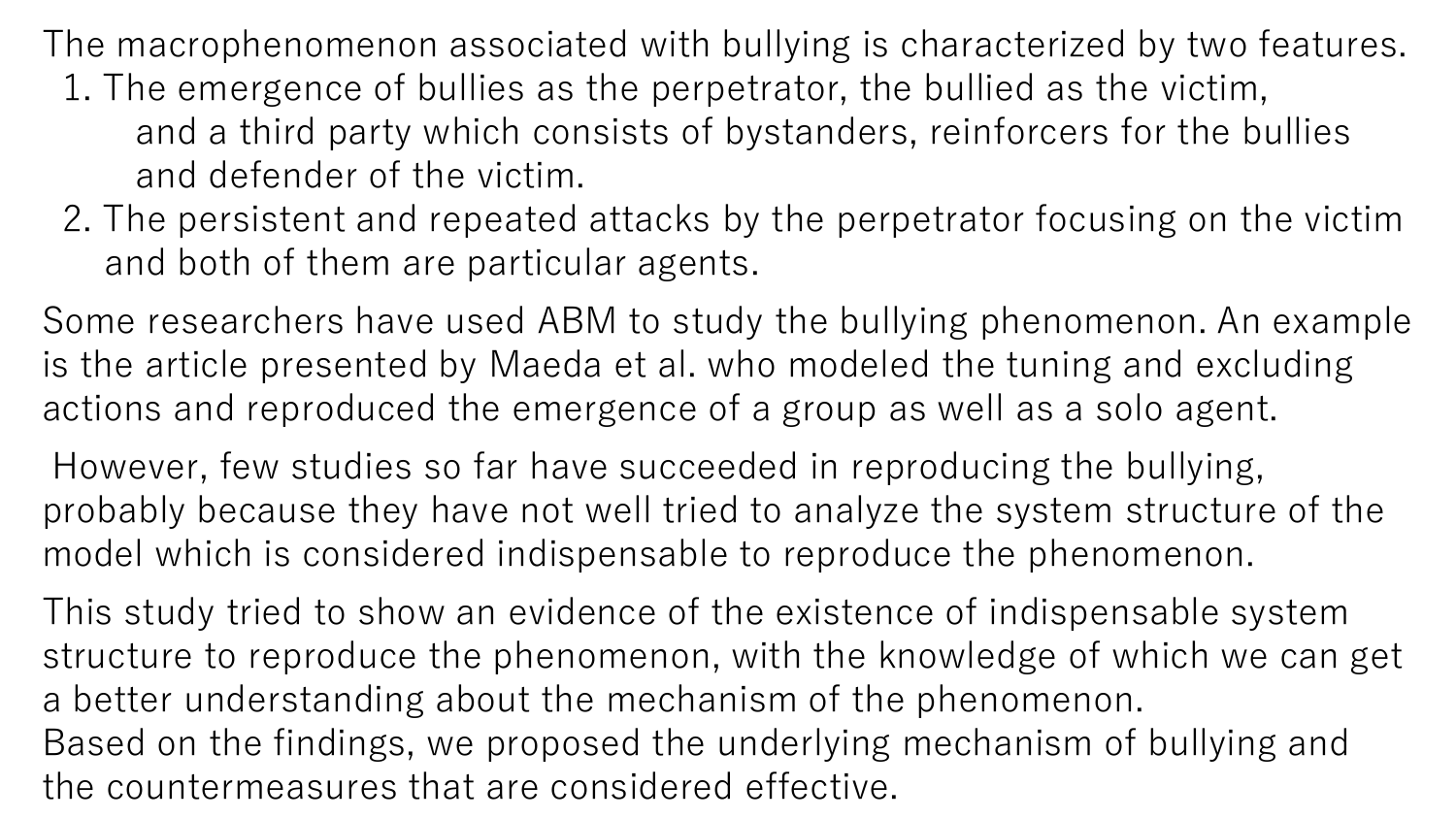# **The model**

**1. Each agent has a value vector, each component of which corresponds to traits in the real world, such as skills, preferences, behavioral patterns, etc.**

 $k = 1$  (where  $k = 1$ )

**The total number of selected values of agent i ranges between the upper and lower limit. 1 has a value v<br>
e real world, s**<br>  $\sum_{i=1}^{n} v_{i,2} v_{i,3,\dots} v_{i,M}$ <br>  $\sum_{k=1}^{n} (when\; selected \neq 0)$ <br>  $\sum_{i=1}^{n} v_{i,k}$ ,  $m_{\text{min}} \leq m$ |e|<br>
ent has a value vect<br>
the real world, such<br>  $\{v_{i,1}, v_{i,2}, v_{i,3, \dots}, v_{i,M}\} : A s$ <br>  $v_{i,k} = 1$  (when selected)<br>  $= 0$  (when not selected)<br>
number of selected valu<br>  $\sum_{k=1}^{k-1} v_{i,k}$ ,  $m_{\min} \le m_i \le m_1$ <br>
sisting of an act  $m_i = \sum v_{i,k}$ ,  $m_{\min} \le m_i \le m_{\max}$ **odel**<br> **agent has a value vecto**<br>
in the real world, such a<br>  $V_i = \{v_{i,1}, v_{i,2,}v_{i,3, \dots}, v_{i,M}\} : A \, se_i$ <br>  $v_{i,k} = 1 \,(when \, selected)$ <br>  $= 0 \,(when \, not \, selected)$ <br>
tal number of selected value<br>  $v_i = \sum_{k=1}^{M} v_{i,k}$ ,  $m_{\min} \le m_i \le m_{\min}$  $\begin{array}{l} \displaystyle \mathop{\mathbf{P}} \limits^{\mathop{\mathbf{P}}}_{i} \displaystyle \mathop{\mathbf{P}} \limits^{\mathop{\mathbf{P}}}_{i,j} \displaystyle \mathop{\mathbf{P}} \limits^{\mathop{\mathbf{P}}}_{i,j} \displaystyle \mathop{\mathbf{P}} \limits^{\mathop{\mathbf{P}}}_{i,k} = 1 \\ \displaystyle \mathop{\mathbf{P}} \limits^{\mathop{\mathbf{P}}}_{i,k} \displaystyle \mathop{\mathbf{P}} \limits^{\mathop{\mathbf{P}}}_{i,k} \\ \displaystyle \mathop{\mathbf{P}} \limits^{\mathop{\mathbf{P}}}_{i,j} \displaystyle \mathop{\mathbf{P}} \$ *M* **10del**<br>
agent has a value vector, each component of which<br>
in the real world, such as skills, preferences, behavi<br>  $V_i = \{v_{i,1}, v_{i,2}, v_{i,3,\dots} \dots v_{i,M}\}\n: A set of value-related factors of agent i\nv_{i,k} = 1 (when selected)\n\ntotal number of selected values of agent i ranges between the u\nm_i = \sum_{i=1}^{M} v_{i,k}, \quad m_{\text{min}} \leq m_i$ del<br>
gent has a value vector, each component of which corresponds to<br>
the real world, such as skills, preferences, behavioral patterns, etc.<br>
=  $\{v_{i,1}, v_{i,2}, v_{i,3, \dots} \dots v_{i,M}\}$ : Aset of value – related factors of agent i  $=0 (whe)$ 

**2. A pair consisting of an active agent and an objective agent is selected at** 1 = **random, and the active agent performs either tuning action, excluding action, or doing nothing, depending on the criteria for the type of action, which includes action probability as a critical variable defined below.** nas a value vector, ea<br>real world, such as sk<br> $\{a_{i,2, v_{i,3,............,v_{i,M}}\} : A \textit{set of va} \}$ <br> $1 \text{ (when selected)} \newline 0 \text{ (when not selected)} \newline 0 \text{ or selected values of} \newline 0 \text{ or selected values of} \newline \textit{m}_{\text{min}} \leq m_i \leq m_{\text{max}} \newline \textit{m}_{\text{min}} \leq m_i \leq m_{\text{max}} \newline \textit{m}_{\text{max}} \text{ or the} \newline \textit{m}_{\text{max}} \text{$ as a value vect<br>
real world, such<br>  $\sum_{i,2,\nu_{i,3,............},\nu_{i,M}}$  : As<br>
1 (when selected)<br>
0 (when not selected)<br>
der of selected valu<br>
k,  $m_{\min} \leq m_i \leq m_i$ <br>
ing of an active<br>
he active agent<br>
ng, depending c as a value vector,<br>
eal world, such as<br>  $\begin{array}{l} \mathbb{R}^{2, \mathcal{V}_{i, 3, \dots}} \mathbb{R}^{2, \mathcal{V}_{i, M}} \mathbb{R}^{2} & \mathcal{S}_{i, M} \end{array}$ <br>  $\begin{array}{l} \mathbb{R}^{2, \mathcal{V}_{i, 3, \dots}} \mathbb{R}^{2}, \mathbb{R}^{3} & \mathcal{V}_{i, M} \end{array}$ <br>  $\begin{array}{l} \mathbb{R}^{2}, \quad m_{\text{min}} \leq m_{i} \le$ **i** delay that a value vertical world, such the real world, such the real world, such the real world, such  $v_{i,k} = 1$  (when selected)<br>al number of selected)<br>al number of selected values of selected values of selected valu **el**<br> **ent has a value vecto**<br>
the real world, such<br>  $\{v_{i,1}, v_{i,2}, v_{i,3, \dots}, v_{i,M}\} : A se$ <br>  $v_{i,k} = 1$  (when selected)<br>  $= 0$  (when not selected)<br> **number of selected value**<br>  $\sum_{k=1}^{M} v_{i,k}$ ,  $m_{\min} \le m_i \le m_{\min}$ <br> **not the a nodel**<br>
agent has a value vector, eac<br>
in the real world, such as ski<br>  $V_i = \{v_{i,1}, v_{i,2}, v_{i,3,\dots} \dots v_{i,M}\}$ : *A set of valu*<br>  $v_{i,k} = 1$  (when selected)<br> **otal number of selected**<br> **otal number of selected**<br> **otal number** del<br>
gent has a value vector, each component of which corresponds to<br>
the real world, such as skills, preferences, behavioral patterns, etc.<br>  $[v_{i,1}, v_{i,2}, v_{i,3,\dots,\dots,\dots}, v_{i,M}]: A \text{ set of value – related factors of agent } v_{i,k} = 1 \text{ (when selected)}$ <br>  $v_{i,k} = 1 \text{ (when selected)}$ value vectorial and the vectorial of the selected and  $n_{\min} \leq m_i \leq n$ <br>an active agentines and active ive agenting<br> $m_{\min} \leq m_{\min}$ <br> $m_{\text{acc}}$ <br> $m_{\text{acc}}$ <br> $m_{\text{acc}}$ <br> $m_{\text{acc}}$ <br> $m_{\text{acc}}$ <br> $m_{\text{acc}}$ <br> $m_{\text{acc}}$ <br> $m_{\text{acc}}$ <br> $m_{\text{acc}}$ <br> model<br>
ts in the real world<br>
ts in the real world<br>  $V_i = \{v_{i,1}, v_{i,2}, v_{i,3, \dots} \}$ <br>  $v_{i,k} = 1$  (when sele<br>  $= 0$  (when not<br>  $m_i = \sum_{k=1}^{M} v_{i,k}$ ,  $m_{\min}$ <br>
ir consisting of an<br>
om, and the active<br>
ving nothing, depe<br>
des ac **Ddel**<br> **n the real world, such a**:<br>  $v_{i,1}, v_{i,2}, v_{i,3, \dots, j}$ ,  $v_{i,M}$  }: *A set c*<br>  $v_{i,k} = 1$  (when selected)<br> **al number of selected**<br> **al number of selected values**<br>  $h_i = \sum_{k=1}^{M} v_{i,k}$ ,  $m_{min} \le m_i \le m_{max}$ <br> **consistin** 1<br>
It has a value vector, each componer<br>
e real world, such as skills, preference<br>  $x_1, y_{i,2, y_{i,3,............}} y_{i,M}$ : A set of value – related facto<br>  $x = 1$  (when selected)<br>  $y_{i,k} = 0$  (when not selected)<br>  $y_{i,k} = m_{min} \le m_i \le m_{max}$ **lue vecto**<br> **d, such a**<br>  $\ldots, v_{i,M}$  } : A set<br>  $\ldots, v_{i,M}$  } : A set<br>  $\ldots, v_{i,M}$  } : A set<br>  $\ldots$ <br>  $\ldots$  active and ing or<br>  $\ldots$ <br>  $\ldots$ <br>  $\ldots$ <br>  $\ldots$ <br>  $\ldots$ <br>  $\ldots$ <br>  $\ldots$ <br>  $\ldots$ <br>  $\ldots$ <br>  $\ldots$ <br>  $\ldots$ <br>  $\ldots$ <br>  $\ldots$ <br>  $\ld$ **p** and the real world, such the real world, such the real world, such  $V_i = \{v_{i,1}, v_{i,2}, v_{i,3,\dots} \dots v_{i,M}\}$ :  $\mu_{i,k} = 1$  (when selected)<br>  $= 0$  (when not selected)<br>  $= 0$  (when not selected vanisom in the selected vanisom **e model**<br> **ch** agent has a value vector, each component of<br>
its in the real world, such as skills, preference<br>  $V_i = \{v_{i,1}, v_{i,2}, v_{i,3,\dots}, \dots, v_{i,M}\}$ : A set of value – related factors  $v_{i,k} = 1$  (when selected)<br> **le** total **del**<br> **active and world, such as skills, preferences, behavioral patterns, etc.**<br>  $\{v_{i,1}, v_{i,2}, v_{i,3}, \ldots, v_{i,M}\}$ : *Asetof value – related factors of agent i*<br>  $v_{i,k} = 1$  (when selected)<br> **n**ymber of selected values of

$$
p(act, obj) = c(act, obj) / m_{act}
$$
  
where,  $c(act, obj) = \sum_{k=1}^{M} v_{act,k} \cdot v_{obj,k}$ : Number of shared values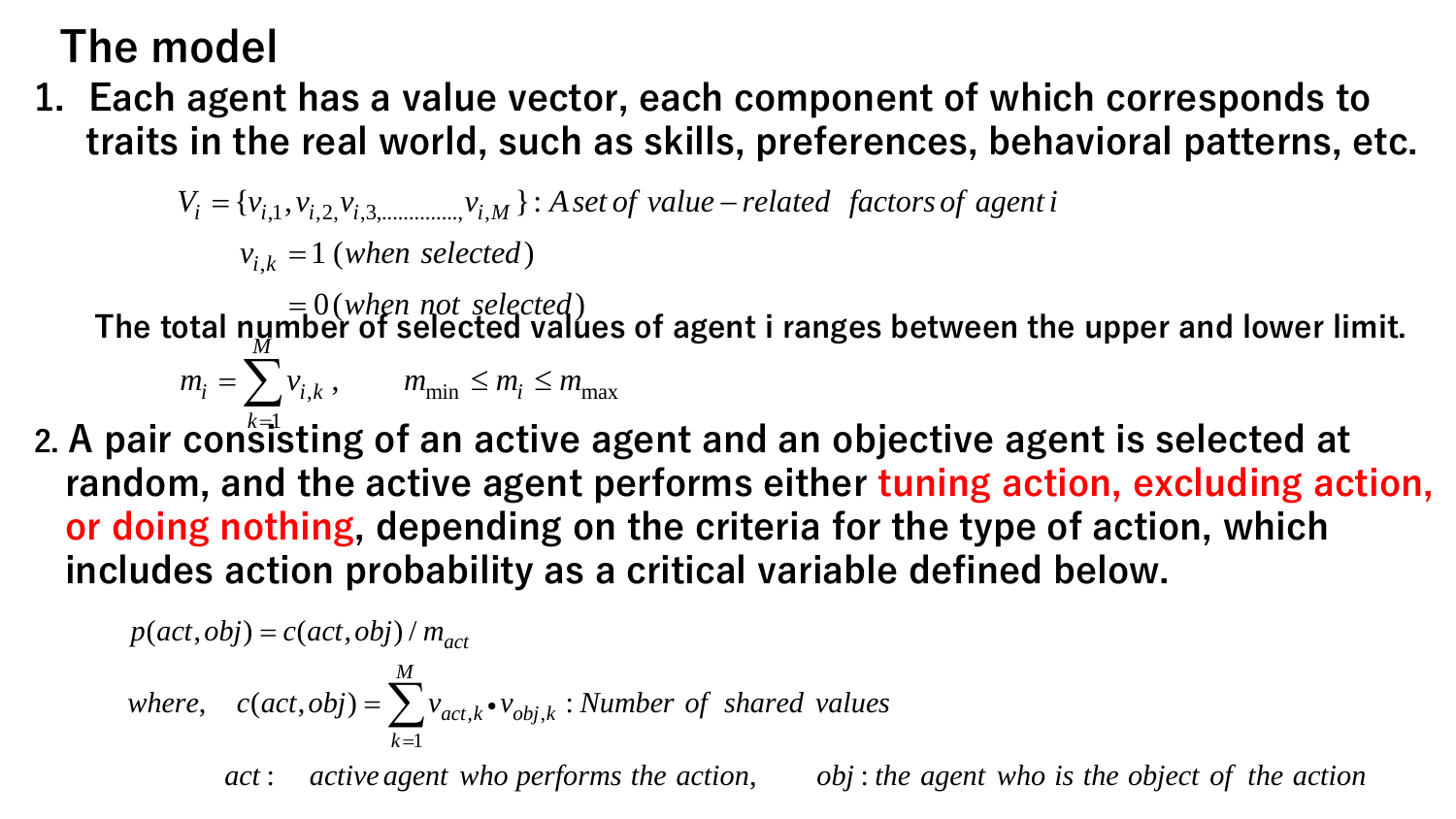## **2.1 Tuning action**

**is the type of action that modifies the set of selected values of active agent to make it closer to that of the objective agent, defined below.**

**The active agent randomly selects one of the k values characterized as**  and changes its own value to  $v_{act,k} = 1$ If this procedure makes the total number of values  $m_{ac}$  greater than the upper limit  $m_{max}$ **the active agent additionally selects another value p at random from the set of values**  characterized as  $v_{_{act,p}} = 1$ ,  $v_{_{obj,p}} = 0$  and changes the value to  $v_{_{act,p}} = 0$  $v_{act,k} = 0, v_{obj,k} = 1$ 

**2.2 Excluding action is the type of action that modifies the set of selected values of objective agent to make it more different from that of the active agent, defined below.** s of obje<br>
ined bel<br>  $\frac{1}{\sqrt{k}}$  = 1,  $\frac{1}{\sqrt{k}}$  = a the upper limit  $\begin{bmatrix} m_{\text{max}} \ m \text{ the set of values} \end{bmatrix}$ <br>
ues of objective agent<br>
defined below.<br>  $\frac{V_{act,k} = 1, V_{obj,k} = 1}{V_{obj,k} = 1}$ The set of selected values of<br>the set of selected values of<br>the active agent, define<br> $\frac{k^{th}$  values characterized as  $\frac{V_{act,k}}{V_{obj,k}} = 0$  when  $m_{obj} > m_{min}$ 

**The active agent randomly selects one of the kth values characterized as**  and changes the value of objective agent to  $\|v_{_{obj,k}}=0\}$  when  $\|m_{_{obj}} > m_{_{\rm int}}$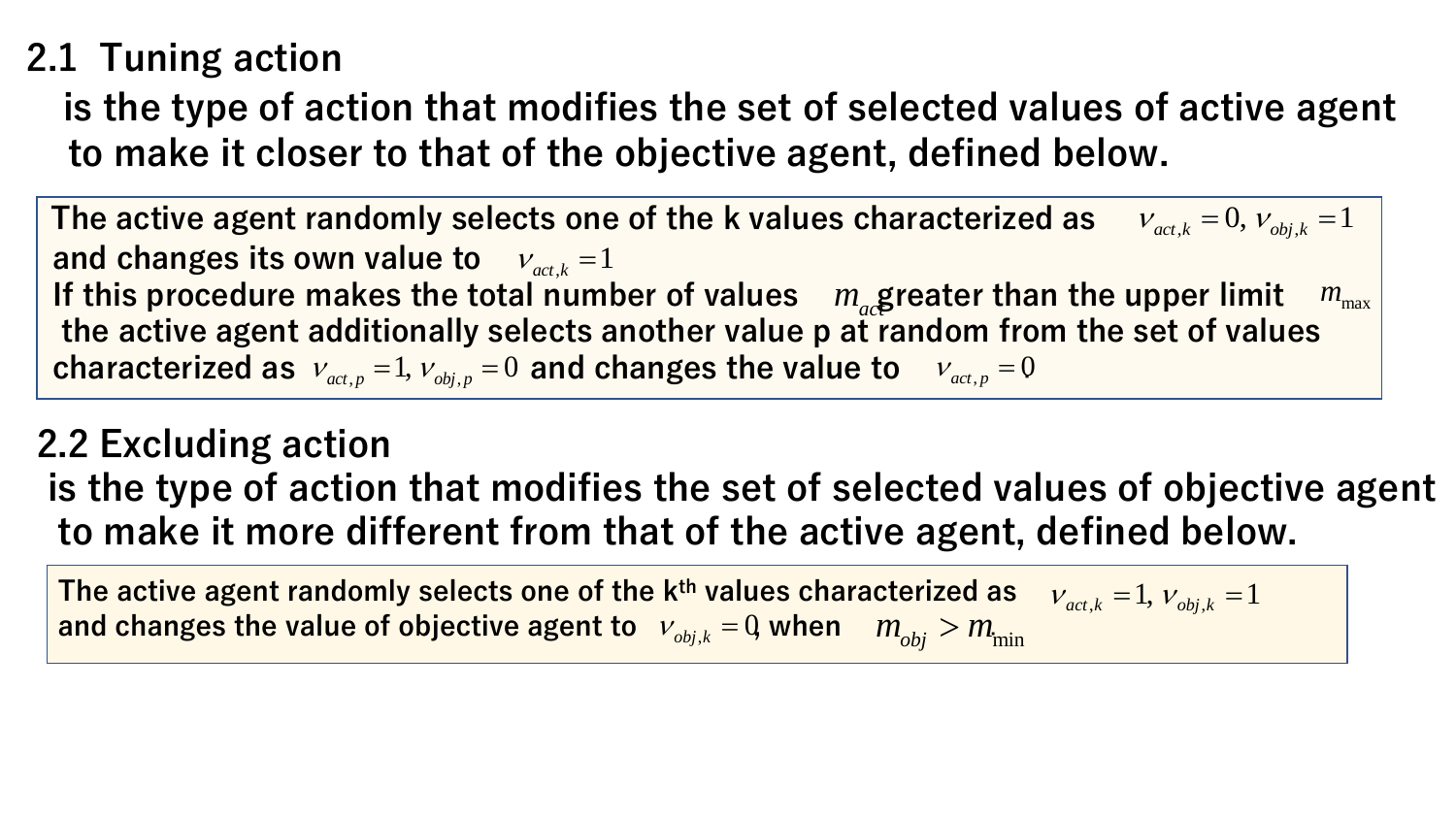**Tuning action 2.3 Criteria for active agent to perform ether tuning, or excluding, or doing nothing. (Changed as the experimental condition)**

**(Changed as the experimental condition)**<br>
(Changed as the experimental condition)<br>
ining action<br>
terming action<br>  $p(act, obj) > g_{\text{av}}$ <br>  $p(act, obj) > g_{\text{av}}$ <br>  $\text{where } g_{\text{av}} : agent's threshold of tuning action$ <br>  $\text{ECA,EC5,EC6,EC7}$ <br> **r**<br>  $p(act, obj) > \delta$ <br>  $\text{where } \delta : \text$ *r* active agent to perform ether tuning, or<br>
ed as the experimental condition)<br>
tion<br>
(act, obj) >  $S_{act}$ <br>
where  $S_{act}$ ; agent's threshold of tuning action<br>
(act, obj) >  $\delta$ <br>
where  $\delta$ : uniform random number in the ran (ive agent<br>
s the exp<br>
m is conduc<br>
obj) >  $g_{act}$ <br>
here  $g_{act}$  : age<br>
obj) >  $\delta$ <br>
here  $\delta$  : unifo<br>
comp<br>
om<br>
ion is conc<br>
, and  $m_{act}$ <br>
m<sub>act</sub><br>
m<sub>act</sub><br>
m<sub>act</sub><br>
(a) – c(act, obj)<br>
(w) – c(act, obj)<br>
(w) – c(act, obj)<br>
( tive ager<br>
as the ex<br>
n<br>
on is condu<br>
by  $>g_{act}$ <br>  $(bj) > g_{act}$ <br>  $(bj) > \delta$ <br>
where  $\delta$  : unif<br>
com<br>
ion<br>
tion is con<br>
tion is con<br>  $\frac{1}{\epsilon}$ <br>  $\frac{1}{m_a}$ <br>  $\frac{1}{m_a}$ <br>  $\frac{1}{m_a}$ <br>  $\frac{1}{m_a}$ <br>  $\frac{1}{m_a}$ <br>  $\frac{1}{m_a}$ <br>  $\frac{1}{m_a}$ **comparison is conducted when below-condition**)<br> **comparison is conducted when below-condition** is<br>  $p(act, obj) > g_{act}$ <br> *where*  $g_{act}$ : *agent's threshold of tuning action*<br>  $p(act, obj) > \delta$ <br> *where*  $\delta$ : *aniform random number in where controllant to perform ether tuning, or excelled as the experimental condition)***<br>
<b>controllant conducted when below-condition is fulfilled**<br> *where*  $g_{act}$  *agent's threshold of tuning action*<br>  $p(act, obj) > \delta$ <br> *where* **crive agent to perform ether tuning, or exall as the experimental condition)**<br> **on**<br> **condition** is conducted when below-condition is fulfilled<br>  $c_1$ ,  $obj$ ) >  $g_{act}$ <br>  $c_k$ ,  $obj$ ) >  $\delta$ <br>  $c_k$ ,  $obj$ ) >  $\delta$ <br>  $c_k$  where  $\delta$ **Example 18 and 18 and 18 and 18 and 18 and 18 and 18 and 18 and 18 and 18 and 18 and 18 and 18 and 18 and 18 and 18 and 18 and 18 and 18 and 18 and 18 and 18 and 18 and 18 and 18 and 18 and 18 and 18 and 18 and 18 and 1 The tuning action is conducted when below-condition is fulfilled. Experimental condition EC4,EC5,EC6,EC7 or EC1,EC2,EC3**  $\frac{1}{\text{action}}$  is cor<br>  $p(act, obj) > g$  $(t, obj) > g_{act}$ <br>where  $g_{act}$ : agent's threshold of tuning action  $> g_{act}$  $\begin{array}{l} \hbox{active age} \ \hbox{ed as the e} \ \hbox{tion} \ \hbox{action is cone} \ \hbox{(act, obj) > g_{ac}} \ \hbox{(act, obj) > g_{ac}} \ \hbox{(act, obj) > \delta} \ \hbox{where $\delta$ : un c} \ \hbox{action} \ \hbox{g action is c} \ \hbox{c} \ \hbox{e}_{act} \ \hbox{and} \ \ m_a \ \ \hbox{f} \ \hbox{f} \end{array}$ **gent to perform ether tuning, or ex**<br> **experimental condition**)<br> **onducted when below-condition** is fulfilled<br>  $g_{act}$ <br>  $g_{act}$ <br>  $g_{act}$ <br>  $g_{cent}$  is threshold of tuning action<br>  $\delta$ <br>  $g_{t,uniform}$  random number in the range [0,1  $\begin{array}{l} \textbf{if active age}\ \textbf{if some}\ \textbf{if one}\ \textbf{if one}\ \textbf{if one}\ \textbf{if one}\ \textbf{if one}\ \textbf{if one}\ \textbf{if one}\ \textbf{if one}\ \textbf{if one}\ \textbf{if one}\ \textbf{if one}\ \textbf{if one}\ \textbf{if one}\ \textbf{if one}\ \textbf{if one}\ \textbf{if one}\ \textbf{if one}\ \textbf{if one}\ \textbf{if one}\ \textbf{if one}\ \textbf{if one}\ \textbf{if one}\ \textbf{if one}\ \textbf{if one}\ \textbf{if one}\ \textbf{if one}\ \textbf{if one}\ \textbf{if one}\ \text$ **citive agent to perform ether tuning, or**<br> **as the experimental condition)**<br> **n**<br> **on is conducted when below-condition is fulfi**<br> *t*, *obj*) >  $g_{ac}$ <br> *where*  $g_{ac}$ : *agent's threshold of tuning action*<br> *t*, *obj*) > **gent to perform ether**<br> **experimental conditic**<br> **nducted when below-conditic**<br> **nducted when below-conditically**<br> **s**<br> *computed at each step*<br> **conducted when below-conditically where**  $e_{act}$ **: agentify<br>**  $m_{act} > m_{obj}$  **wher**  $>\delta$ where  $\delta$ : uniform random number in the range [0,1] Experimental condition)<br>
ducted when below-condition<br>
ducted when below-condition<br>
miform random number in the ran<br>
pomputed at each step<br> **p** act >  $m_{obj}$  where  $e_{act}$  : agent's timents of  $m_{act}$  >  $m_{obj}$  (EC3, EC4)<br>  $p($ 

#### **Excluding action**

**or**

**The excluding action is conducted when below-condition is fulfilled.**

**or**

$$
p(act, obj) < e_{act} \quad (EC5)
$$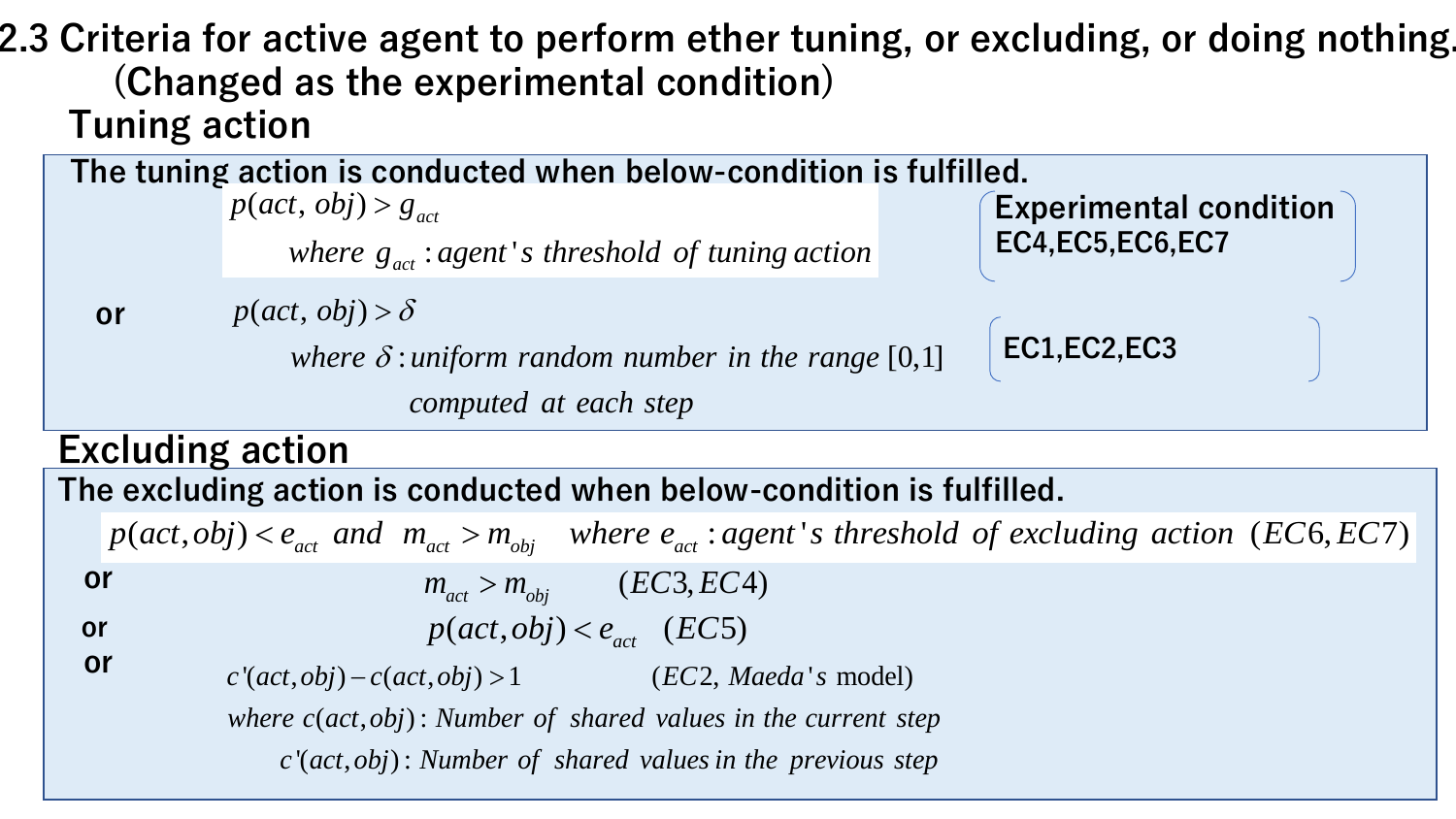**2.4 Reactive action against exclusion(EC7)**

**Effect of reactive action against the exclusion is tested, expecting to reproduce the second feature of bullying phenomenon.**

**In this model, characteristic random number in the range [0,1] is assigned to each agent.** 

**Depending on this number, an agent that has just been excluded by the objective agent performs one of the three choices, namely an excluding action, a tuning action, or doing nothing toward the objective agent.**

**This action is conducted in addition to the shared-value-dependent tuning or excluding actions.**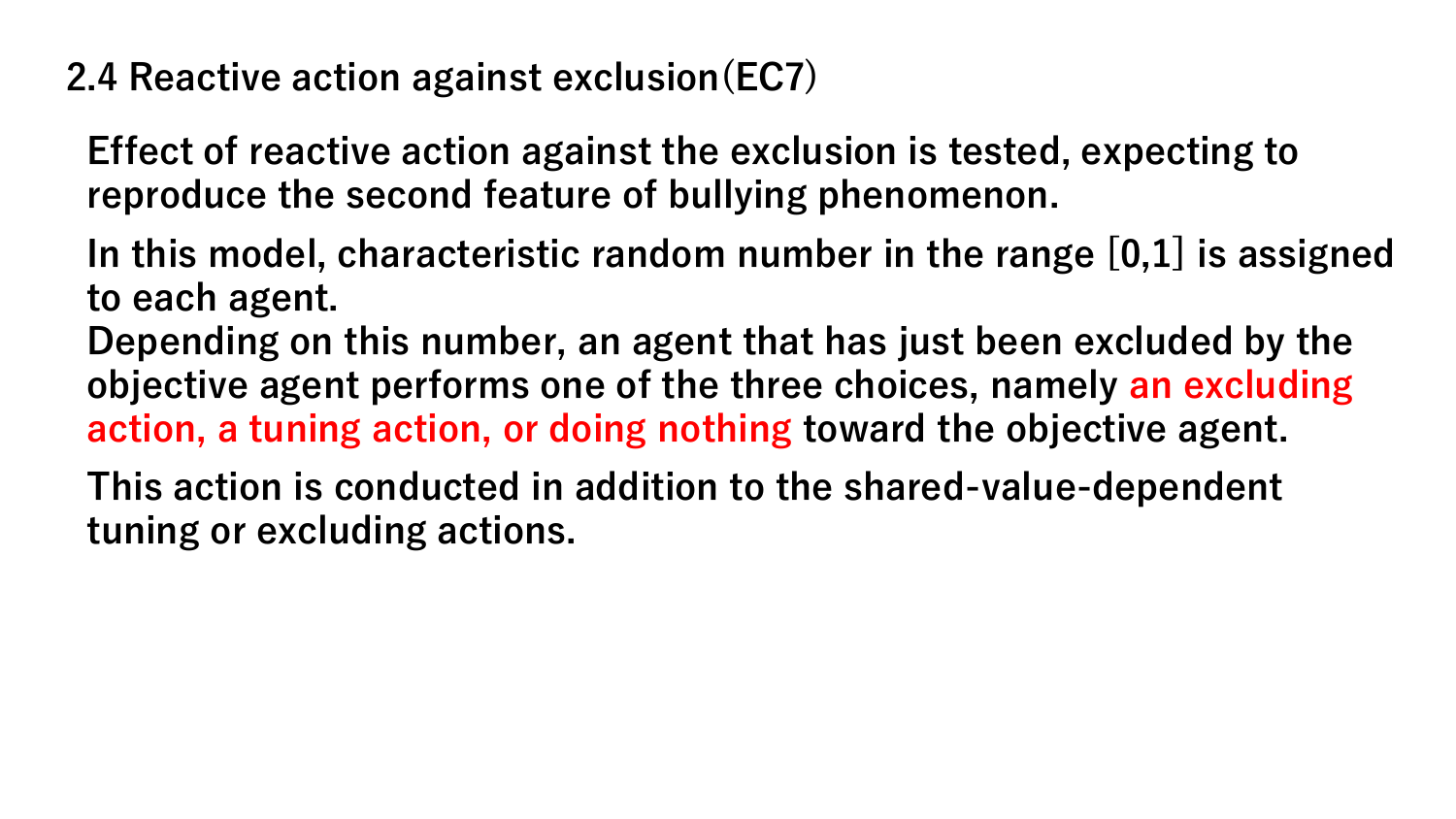### **3. Procedure of calculation**

Repeating the agent's action for all of the agents makes up one step of the calculation. This step is repeated until the equilibrium state has been attained.

- During the repeated steps, the pattern of the selected values of each agent may change.
	- ・Tuning actions increase the number of selected values in some agents, leading to the emergence of a group in which the members have the same set of values.
	- ・ Excluding actions decrease the number of selected values, leading to the emergence of solo agents who do not share any value with other agents.

## **4. Definition of the types of agents in the model.**

- ・The perpetrator is the agent who excludes others the most.
- ・ The victim is the agent who is excluded by others the most.
- ・ Third party is the other persons consisting of the bystanders who are rarely excluded and rarely excludes others, and reinforcers of the perpetrator and defender of the victim are differentiated depending on the number of exclusion and the number of times of being excluded.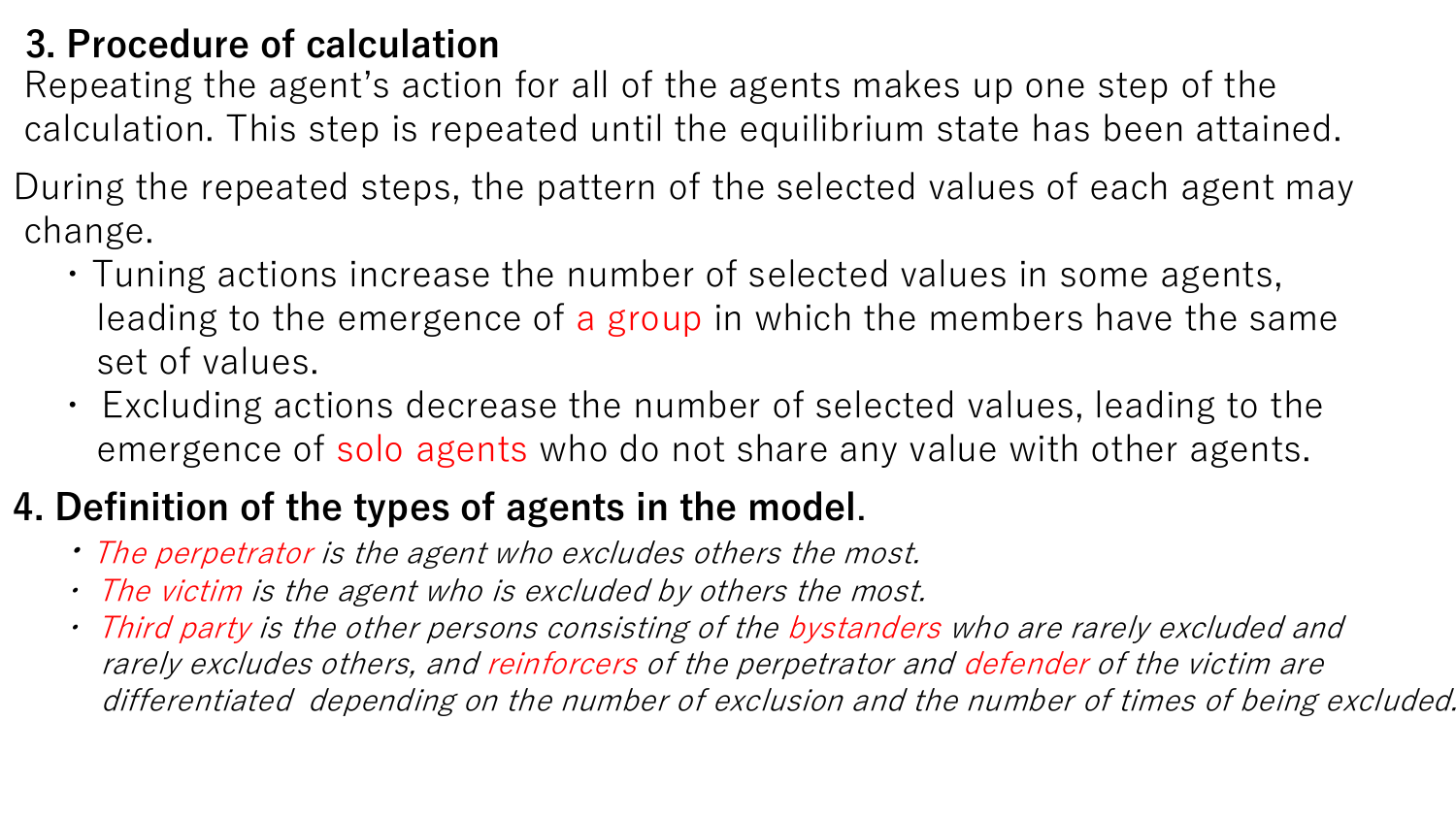### **Table 1 Calculation conditions.**

|                                     |                                      | <b>Model with agent-specific rules</b>                                                |                                                                                        |                                                                                       |                                                                             | Model without agent-specific rules             |                                                         |                                         |  |  |
|-------------------------------------|--------------------------------------|---------------------------------------------------------------------------------------|----------------------------------------------------------------------------------------|---------------------------------------------------------------------------------------|-----------------------------------------------------------------------------|------------------------------------------------|---------------------------------------------------------|-----------------------------------------|--|--|
|                                     |                                      | Model with the<br>structure of base<br>model and the<br>reaction against<br>exclusion | <b>Model with</b><br>agent's<br>threshold of<br>tuning and<br>exclusion(Base<br>model) | Model with agent's<br>threshold of tuning,<br>where exclusion<br>condition is changed |                                                                             | <b>Model with revised</b><br>rule of exclusion | <b>Model presented</b><br>by Maeda                      | <b>Model with</b><br>tuning only        |  |  |
| Name of experimental condition      |                                      | EC7                                                                                   | EC <sub>6</sub>                                                                        | EC <sub>5</sub>                                                                       | EC4                                                                         | EC <sub>3</sub>                                | EC <sub>2</sub>                                         | EC1                                     |  |  |
| <b>Behavioral</b><br>rules of agent | <b>Tuning</b>                        | $p(\textsf{act},\textsf{obj}) > g_{\textsf{act}}$                                     | $p(\textsf{act},\textsf{obj})\text{>g}_{\textsf{act}}$                                 | <b>g</b> act                                                                          | $p(\text{act,obj}) >  p(\text{act,obj}) > g $<br>act                        | $p(\textsf{act},\textsf{obj}) > \delta$        | $p(\textsf{act},\textsf{obj}) > \delta$                 | $p(\textsf{act},\textsf{obj}) > \delta$ |  |  |
|                                     | <b>Exclusion</b>                     | $p(\text{act,obj}) < e_{\text{act}}$<br>$m(\text{act})m(\text{obj})$                  | $p(act, obj) < e_{act}$<br>$m(\text{act})m(\text{obj})$                                | $e_{act}$                                                                             | $ p(\mathsf{act},\mathsf{obj})  <  m(\mathsf{act})  > m(\mathsf{o})$<br>bj) | $m(\text{act}) > m(\text{obj})$                | $c(\text{act,obj})^{t-1}$ -<br>c(act, obj) <sub>1</sub> |                                         |  |  |
|                                     | <b>Reaction against</b><br>exclusion | Tuning, Exclusion,<br>Nutral, depending on<br>the agent                               |                                                                                        |                                                                                       |                                                                             |                                                |                                                         |                                         |  |  |
| <b>Experimental</b><br>parameters   | <b>Number of agents</b>              | 20                                                                                    |                                                                                        |                                                                                       |                                                                             |                                                |                                                         |                                         |  |  |
|                                     | <b>Number of values</b>              | 50                                                                                    |                                                                                        |                                                                                       |                                                                             |                                                |                                                         |                                         |  |  |
|                                     | initial number of<br>selected values | 10                                                                                    |                                                                                        |                                                                                       |                                                                             |                                                |                                                         |                                         |  |  |
|                                     | Max. number of<br>selected values    | 15                                                                                    |                                                                                        |                                                                                       |                                                                             |                                                |                                                         |                                         |  |  |
|                                     | Min. number of<br>selected values    | 5                                                                                     |                                                                                        |                                                                                       |                                                                             |                                                |                                                         |                                         |  |  |
|                                     | Max. number of<br>steps              | 10000                                                                                 |                                                                                        |                                                                                       |                                                                             |                                                |                                                         |                                         |  |  |
|                                     | <b>Number of runs</b>                | 10                                                                                    |                                                                                        |                                                                                       |                                                                             |                                                |                                                         |                                         |  |  |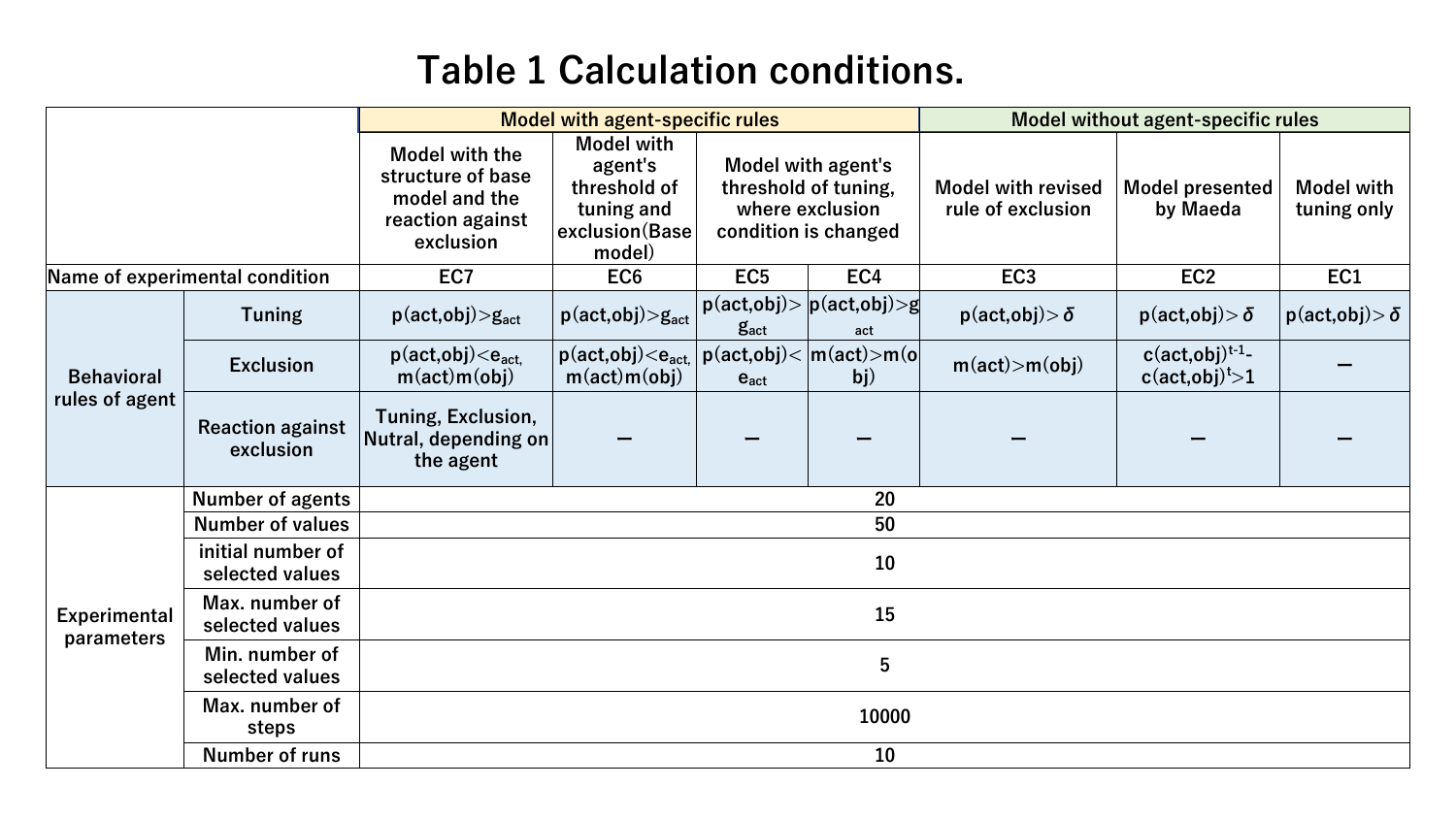**All agents come to belong to the same group, and neither the perpetrator nor the victim emerges in the model with tuning only(EC1).**



Fig. An example of the set of values for each agent in the initial and equilibrium states calculated in the model with tuning only (EC1).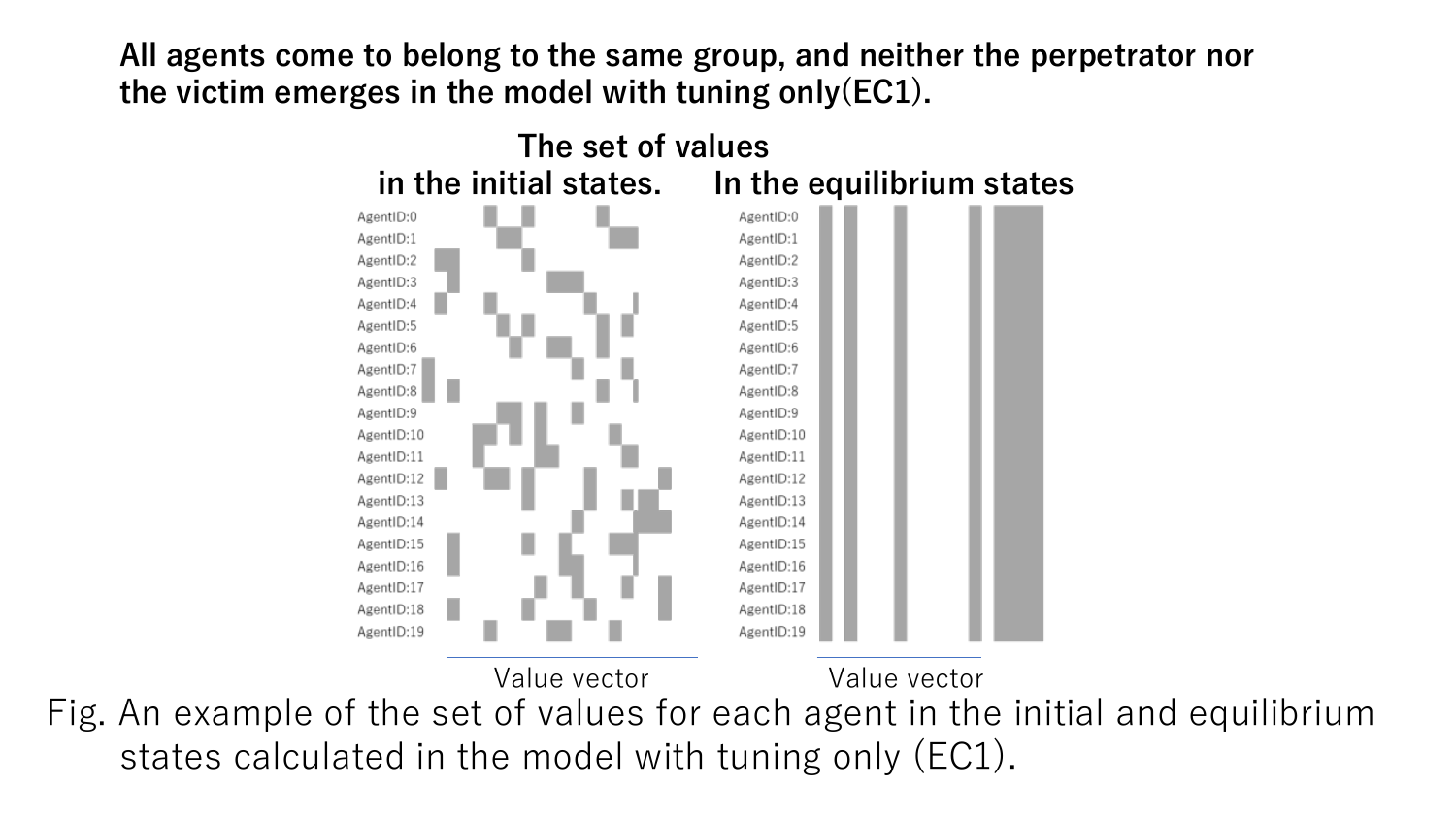## **Separate groups emerge, but the victim and perpetrator does not emerge as different conflicting agent in model EC2.**<br>
(Tuning: **p**(act,obj)>δ Exclusi

 $(Tuning: p(act, obj) > \delta$  **Exclusion: c(act,obj)<sup>t-1</sup>-c(act,obj)<sup>t</sup>>1**)



Fig. An example of the relationship between the number of excluding others and the number of times an agent is excluded by others in model EC2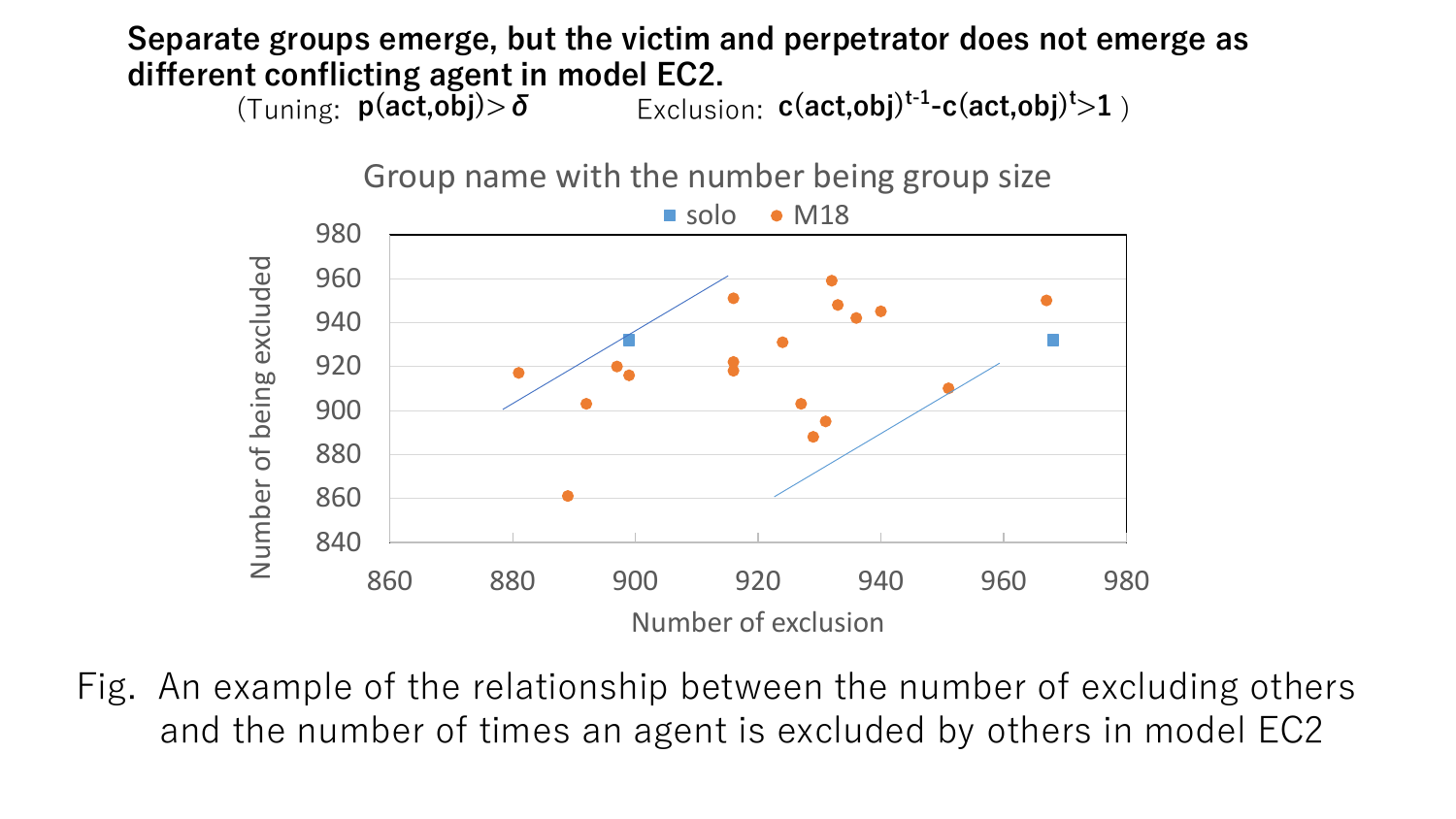**The victim and perpetrator emerge as conflicting agents, but the third party does not emerge in the model EC3.**

(Tuning: Exclusion: ) **p(act,obj)>δ m(act)>m(obj)**

Group name with the number being group size



Fig. An example of the relationship between the number of excluding others and the number of times an agent is excluded by others in model EC3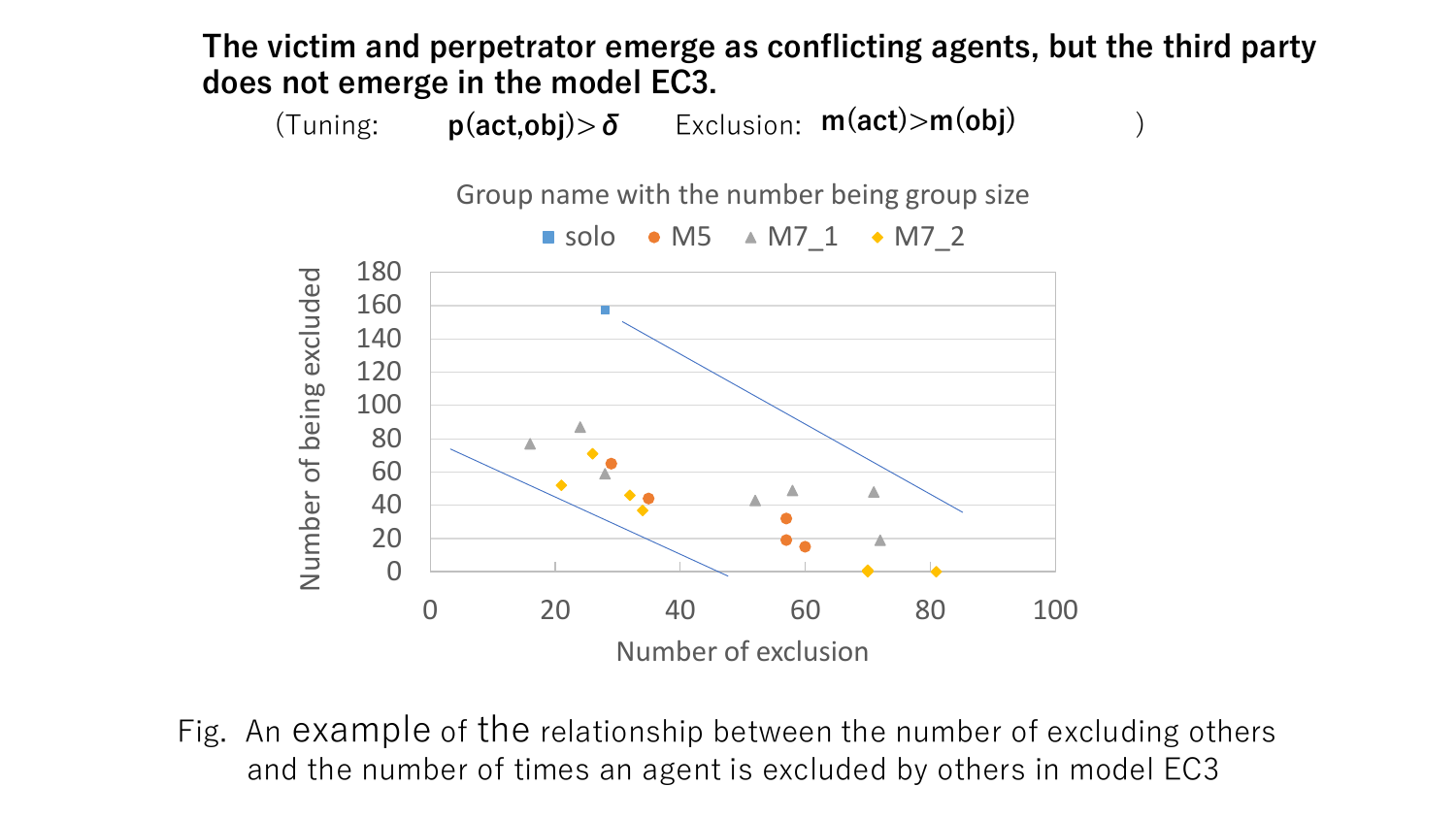**The victim and perpetrator emerge as conflicting agents, but the third party does not emerge in the model EC4.**

(Tuning: **p(act,obj)>g**<sub>act</sub> (threshold value) Exclusion: **m(act)>m(obj)** 

Group name with the number being group size



Fig. An example of the relationship between the number of excluding others and the number of times an agent is excluded by others in model EC4.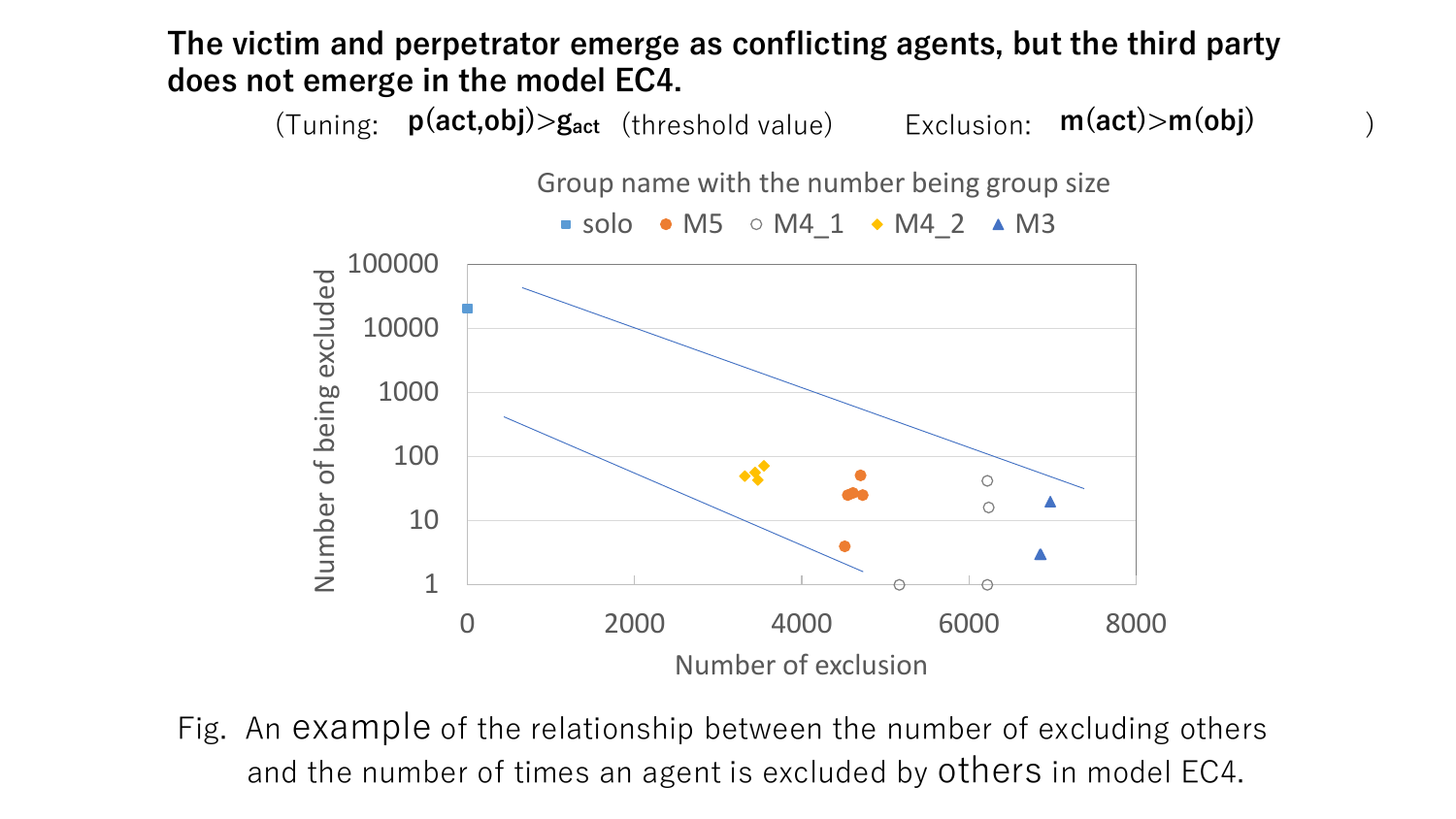**Victim agents emerge, but for most of the agents, conflicting relationship does not emerge in model EC5.**

(Tuning:  $p(\text{act,obj}) > g_{\text{act}}$  **Exclusion:**  $p(\text{act,obj}) < e_{\text{act}}$ 

**Agents who are less likely to tune with others and less likely to exclude others.**

Group name with the number being group size  $\blacksquare$  solo  $\bullet$  M5  $\triangle$  M3\_1  $\bullet$  M3\_2  $\pm$  M3\_3  $\times$  M2 250 Agent no. 17 Number of being excluded Agent no. 13 200 150 **The case where agent's behavior does not include**  100 **doing nothing, substantially**.  $\overline{\mathsf{X}}$  $f$ The threshold of exclusion is not 50 far below the tuning threshold)0 0 50 100 150 200 Number of exclusions

Fig. An example of the relationship between the number of excluding others and the number of times an agent is excluded by others in model EC5.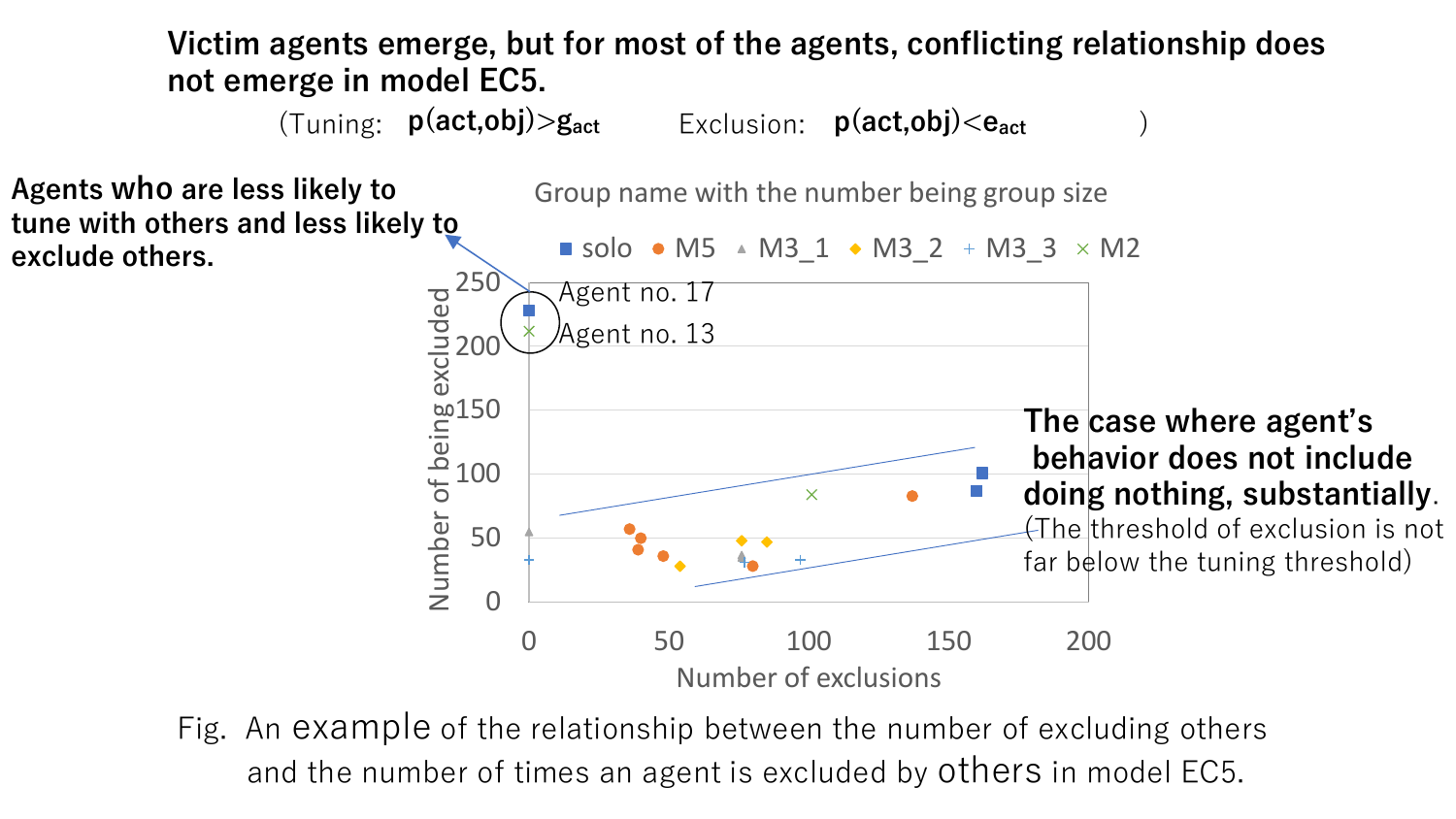

Fig. An example of the relationship between the number of excluding others and the number of times an agent is excluded by others in model EC6.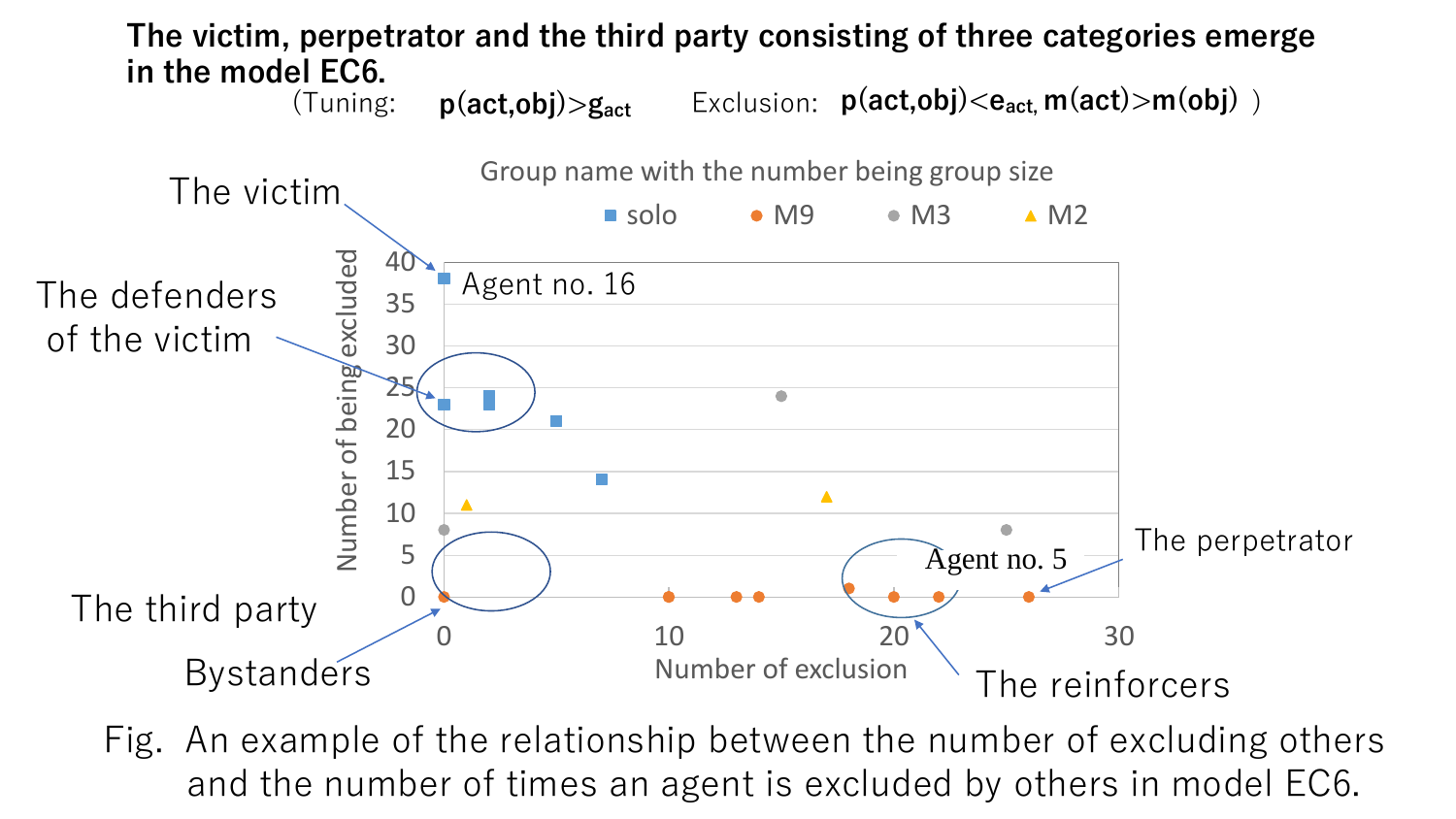An agent who is more likely to tune with others tends to become a member of a larger group, resulting in the tendency of being less likely to be excluded.

An agent who is less likely to tune with others tends to become a solo, resulting in the tendency of being more likely to be excluded.

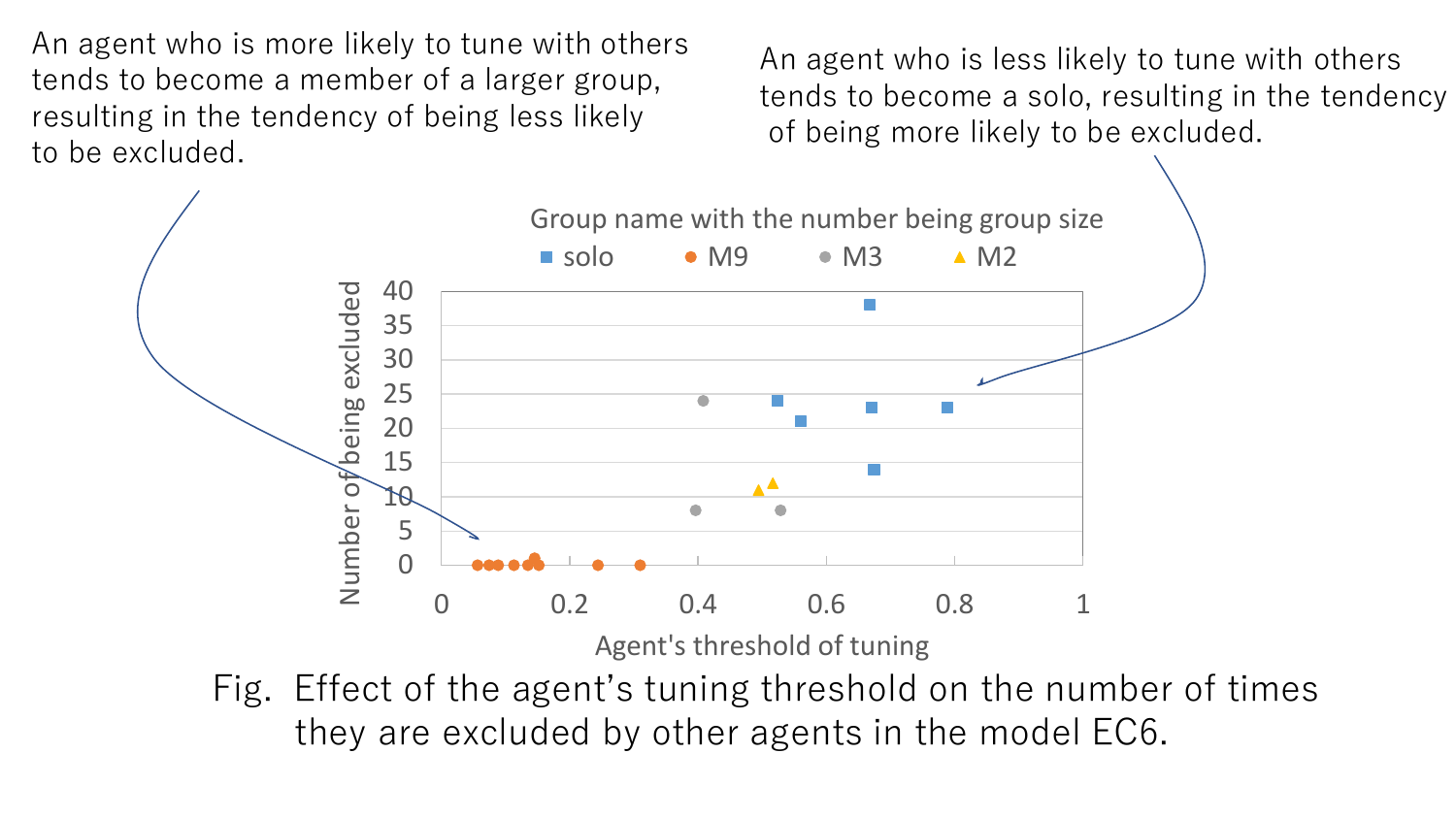#### **Among the solo agents, an agent who is less likely to exclude others tends to become a victim agent.**



Fig. Effect of the solo-agent's excluding threshold on the number of times they are excluded by other agents in model EC6.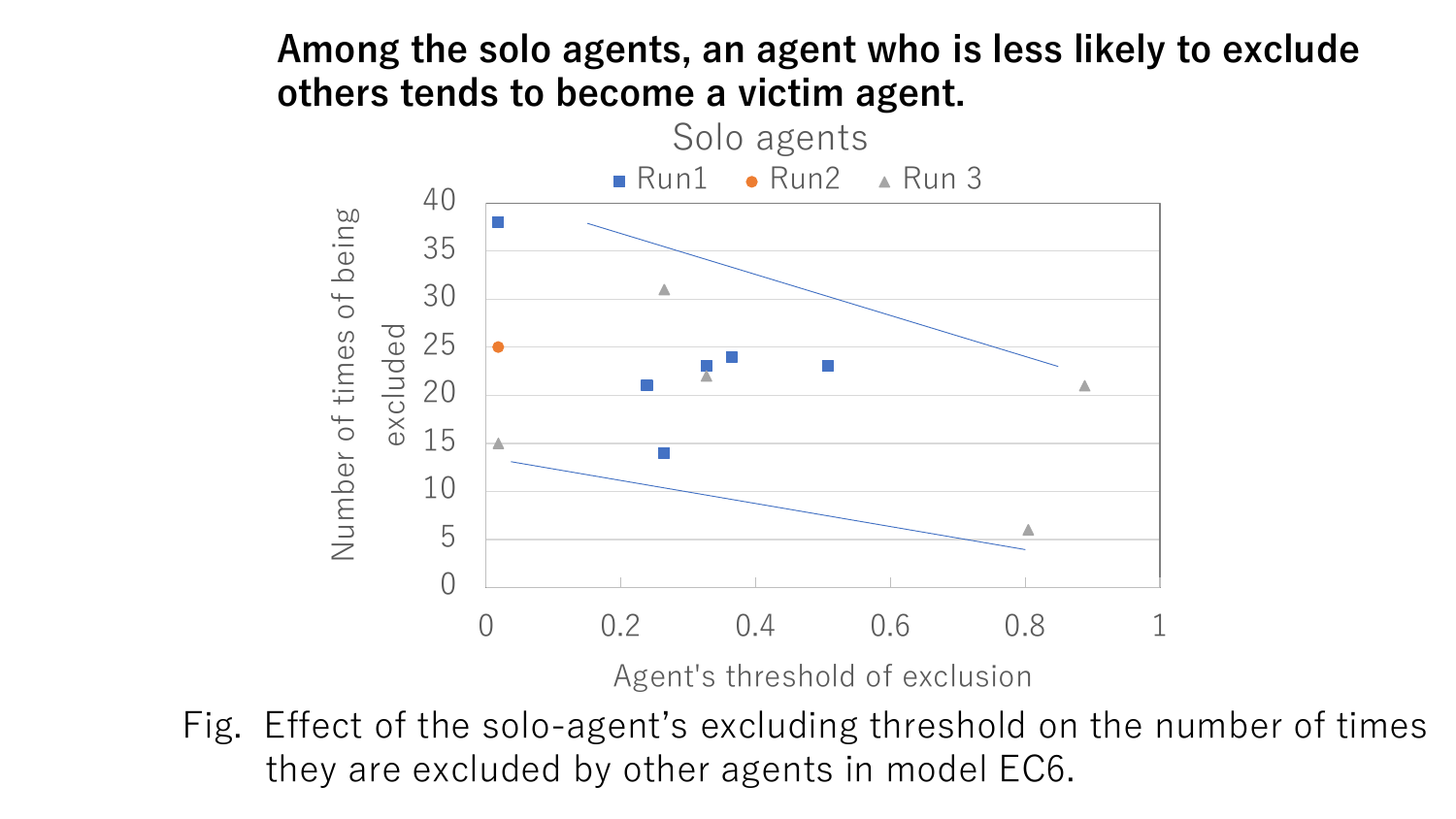#### **Agent who belongs to a larger group, as well as being more likely to exclude others is more likely to become a perpetrator.**



Fig. Effect of the agent's threshold of exclusion on the number of times they exclude other agents in the model EC6.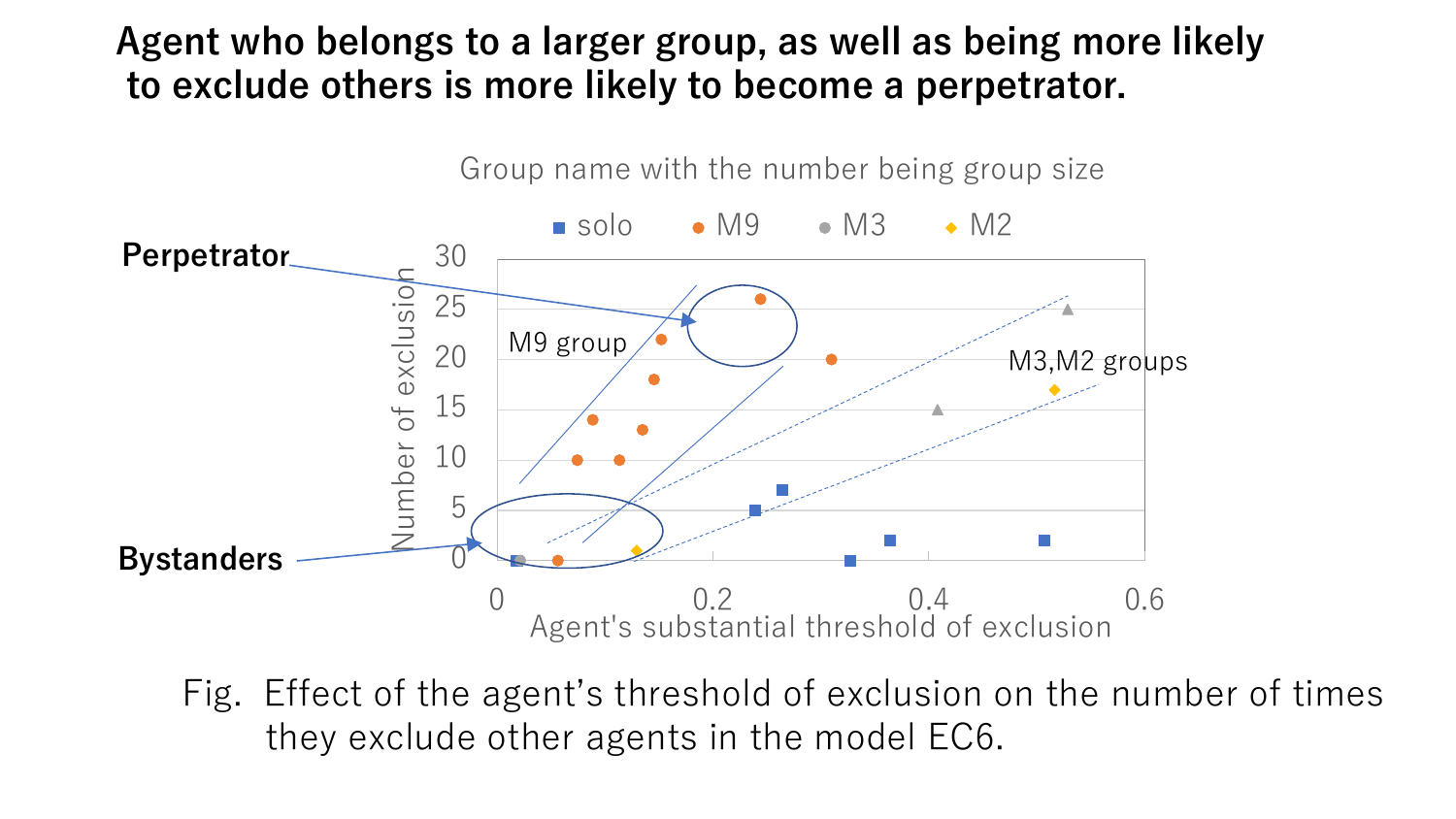is negligibly small.  $\frac{1}{T}$   $\frac{1}{T}$   $\frac{1}{T}$   $\frac{1}{T}$   $\frac{1}{T}$   $\frac{1}{T}$   $\frac{1}{T}$   $\frac{1}{T}$   $\frac{1}{T}$   $\frac{1}{T}$   $\frac{1}{T}$   $\frac{1}{T}$   $\frac{1}{T}$   $\frac{1}{T}$   $\frac{1}{T}$   $\frac{1}{T}$   $\frac{1}{T}$   $\frac{1}{T}$   $\frac{1}{T}$   $\frac{1}{T}$  Effect of reactive action against exclusion employed in the present study (EC7)

Reactive action: **E**xclusion, **N**eutral(doing nothing), **T**uning)



Fig. Effect of reactive actions seen in the relationship between the numbers of exclusion and cases of being excluded in model EC6.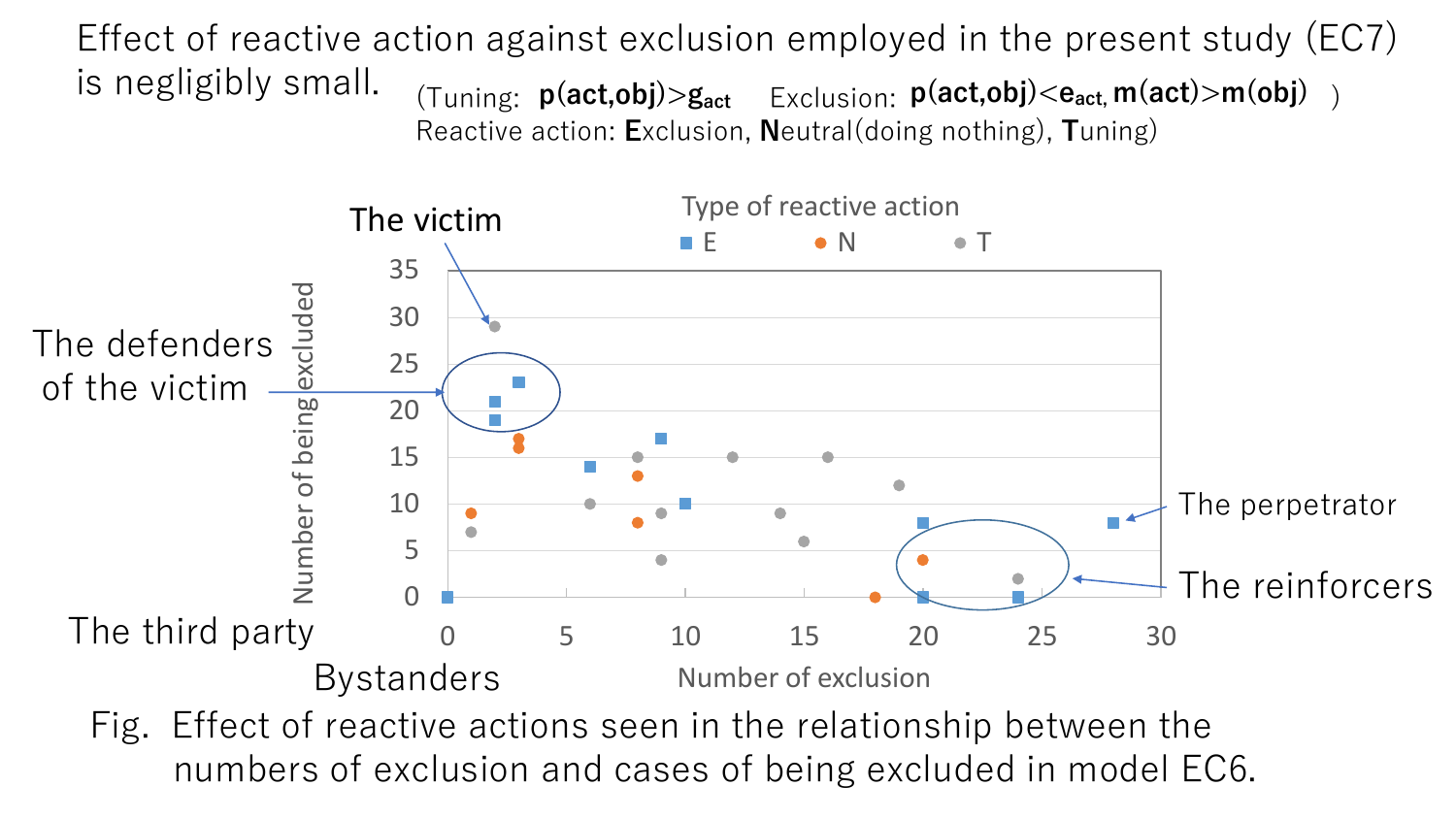| Name of                                            | <b>Behavioral rules of agent</b>                                         |                                                                      |                                                                                                                                 |
|----------------------------------------------------|--------------------------------------------------------------------------|----------------------------------------------------------------------|---------------------------------------------------------------------------------------------------------------------------------|
| $\left $ experimen $\right $<br> tal <br>condition | <b>Tuning</b>                                                            | <b>Exclusion</b>                                                     | <b>Experimental result</b>                                                                                                      |
| EC1                                                | $ \mathsf{p}(\mathsf{act},\mathsf{obj})\mathord{>} $                     |                                                                      | All agents come to belong to the same group, and neither<br>the perpetrator nor the victm emerges.                              |
| EC <sub>2</sub>                                    | $ p(\text{act,obj})\rangle $                                             | $c(\text{act,obj})^{t-1}$ -<br>c(act, obj) <sup>t</sup> > 1          | Separate groups emerge, but the victim and perpetrator<br>does not emerge as different conflicting agent.                       |
| EC <sub>3</sub>                                    | $ \mathbf{p}(\texttt{act},\texttt{obj})\rangle $                         | m(act) > m(obj)                                                      | The victim and perpetrator emerge as conflicting agents,<br>but the third party does not emerge.                                |
| EC4                                                | $ p(\text{act}, \text{obj})\rangle $<br><b>g</b> act                     | m(act) > m(obj)                                                      | The victim and perpetrator emerge as conflicting agents,<br>but the third party does not emerge.                                |
| EC <sub>5</sub>                                    | $ p(\text{act,obj})\rangle $<br><b>g</b> <sub>act</sub>                  | $p(act, obj) < e_{act}$                                              | The victim agents emerge, but for most of the agents,<br>conflicting realtionship as victim and perpetrator does not<br>emerge. |
| EC <sub>6</sub>                                    | $ \mathsf{p}(\mathsf{act},\mathsf{obj})\mathord{>} $<br>$g_{\text{act}}$ | $p(act, obj) < e_{act}$<br>m(act) > m(obj)                           | The victim, perpetrator and the third party consisting of<br>three categories emerge.                                           |
| EC <sub>7</sub>                                    |                                                                          | <b>Same condition as EC6 plus</b><br>reaction rule against exclusion | Same result as EC6. The effect of the reaction rule<br>assumed in the present study is negligible.                              |

**Note: Three categories in the third party in EC6 and EC7 include reinforcers, the victim-sided and the third party agents.**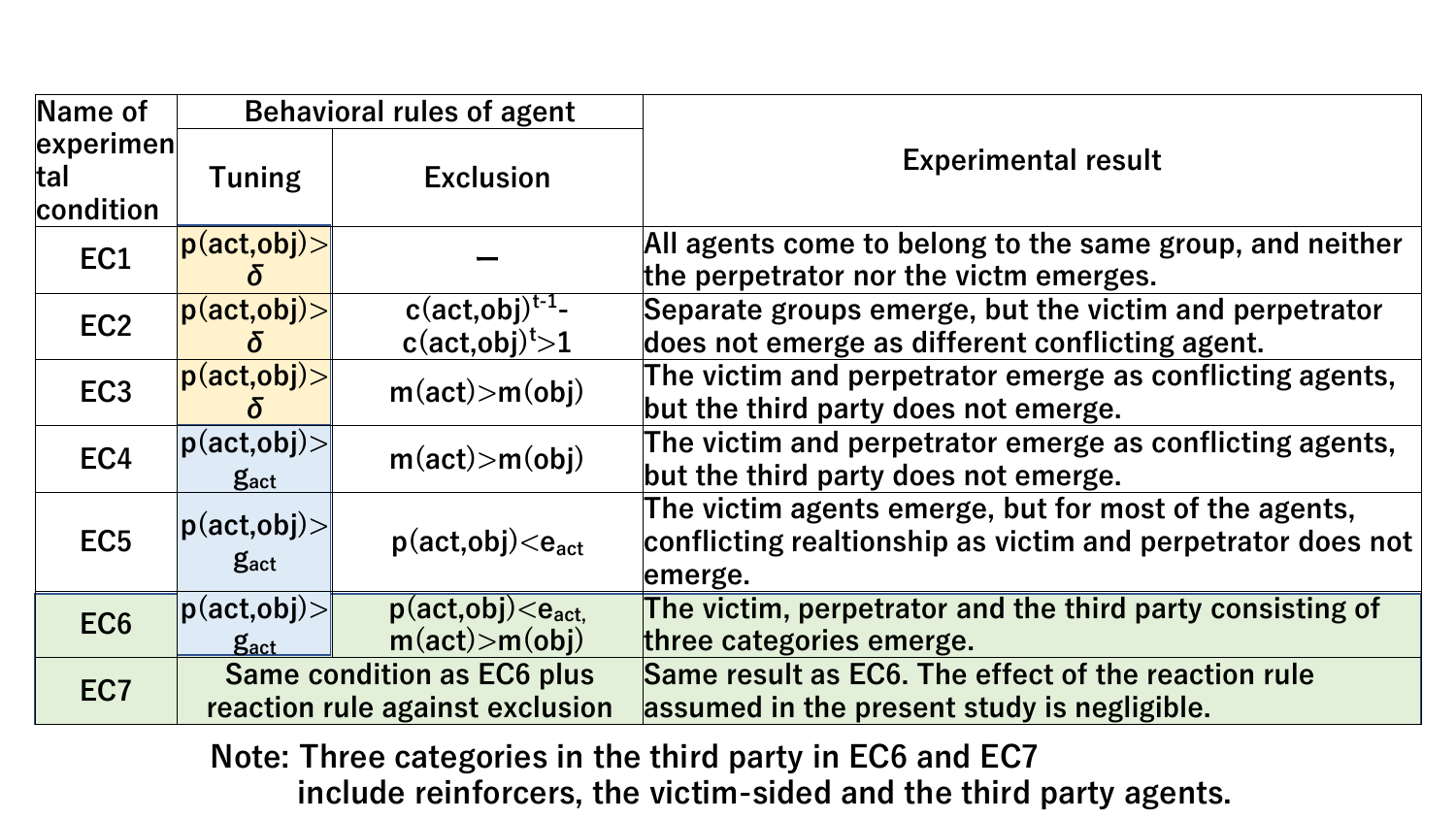## **Summary of the experimental results.**

- **1. The emergence of the third party, as well as the perpetrator and the victim is only reproduced under the following assumption.**
	- ・**The likelihood of both the tuning and excluding actions is agent-specific.**
	- ・**The exclusion is conducted when the number of values held by the objective agent is lower than that of the active agent**.

#### **This indicates the followings.**

- **・ Some difference in the individual-specific tuning and excluding characteristics is the essential factor for the emergence of bullying**.
- ・ **The bullies attack their victim when they recognize that the status or power of the victim is lower than their own.**
- **2. The type of agent to which each agent become is dependent on its tuning and excluding behavior.**
	- **・The victim agent is a kind of agent who is less likely to tune with others as well as being less likely to exclude others.**
	- **・The perpetrator agent is a kind of agent who is more likely to tune with others as well as being more likely to exclude others.**
	- **・The bystander agent is a kind of agent who is more likely to tune with others while being less likely to exclude others.**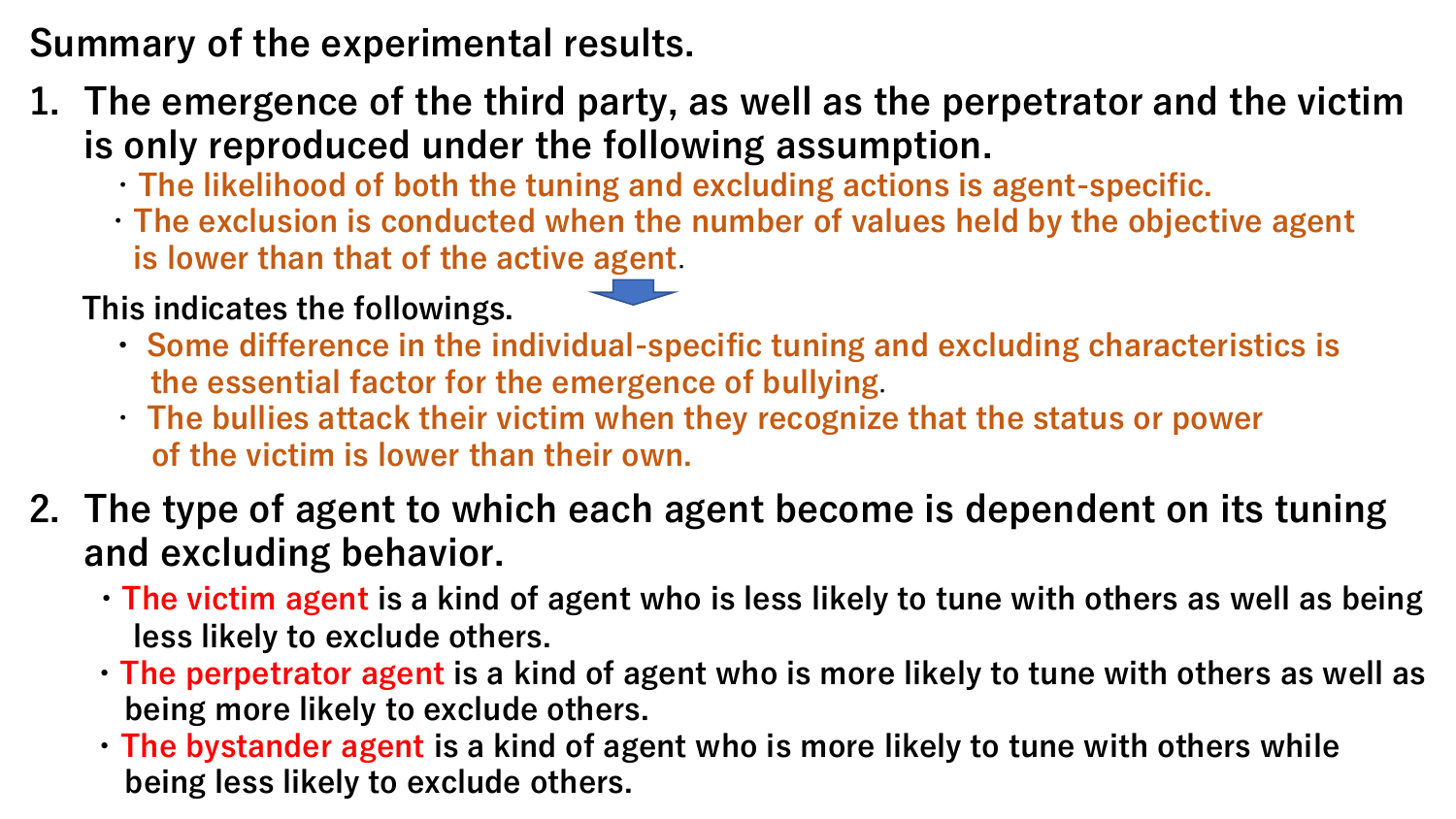### **Basic mechanism suggested from the result of system structure**

- 1. The people in the organization have the tendency of tuning with others and that of excluding others as essential characteristics.
- 2. Due to this tendency, likelihood of being excluded is greatly dependent on the tuning behavior.

Namely, the agent who is more likely to tune with others tends to become a member of a larger group and therefore tends to be less likely excluded. While the agent who is less likely to tune with others tends to become a solo agent and therefore tends to be more likely excluded.

3. In addition to the tuning behavior, the tendency of excluding others is crucial for the agent to become a candidate of the victim, the perpetrator or the third-party agents.

However, the second feature of the bullying, could not be reproduced by the present model.

This indicates that some other additional factors must exist that are responsible for of bullying. What could those factors be?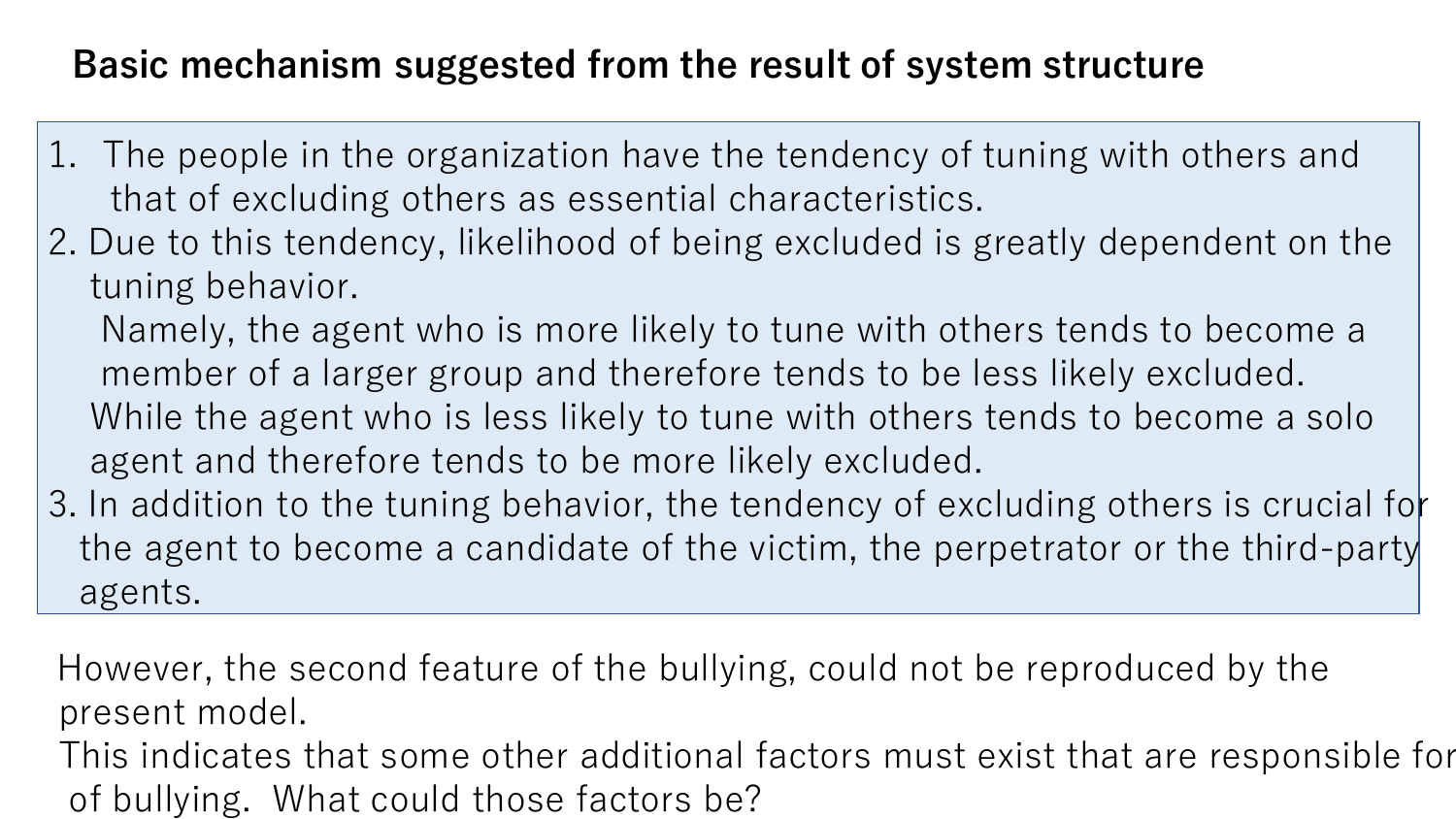### **Discussion on the additional factors that are responsible for the emergence of persistent attacks by and toward the particular agents**.

Some interesting hints can be found in the literature (Salmivalli, 2010, Coyne, et.al. 2000) which points out the followings.

- 1. The bullying behavior is motivated by **the bullies' pursuit of high status** which is enhanced by the bystander's positive feedback or reinforcement through verbal or nonverbal cues such as smiling, laughing or cheering.
- 2. The bullies choose their victims who are submissive, physically weak, and in a low-power position, because they can demonstrate their power to the rest of the group and renew their high-status position without the fear of being confronted.

**Something related to the motivation for excluding actions such as showing oneself superior to others or the desire to control others could be responsible for the occurrence of second feature of the bullying phenomenon.**  Such factors can be implemented in the present model by assuming additional rules regarding the agents' behavior, which remains as a future subject.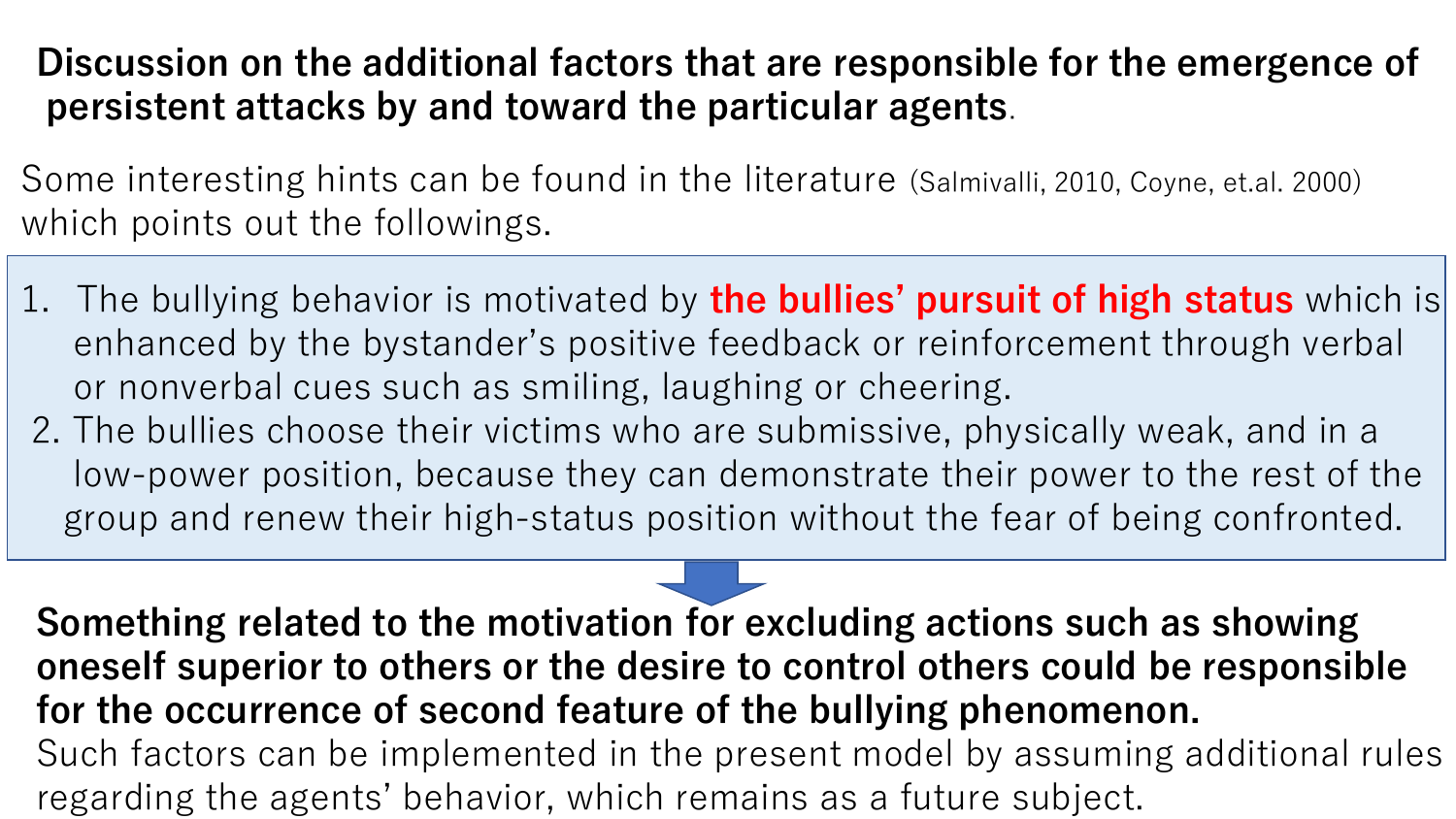# **Countermeasure against bullying**

**Based on the findings and the discussion in the present study ,the following countermeasures are considered effective.**

- **1. Intentional tuning behavior with the victim, because it could help him/her to become a member of a group, and therefore less likely to be attacked by the bullies.**
- **2. Bystanders' intentional reaction not to reinforce the bullies so that bullies cannot have positive feedback for their attacks toward the victim.**
- **3. The organization's systematic management to promote the above-mentioned appropriated reactions.**
	- **・Siding with the victim by the organization-side members such as teachers.**
	- **・Educating bystanders that their attitude is crucial for the bullying.**
	- **・Recognizing the existence of the occurrence of bullying in a group.**